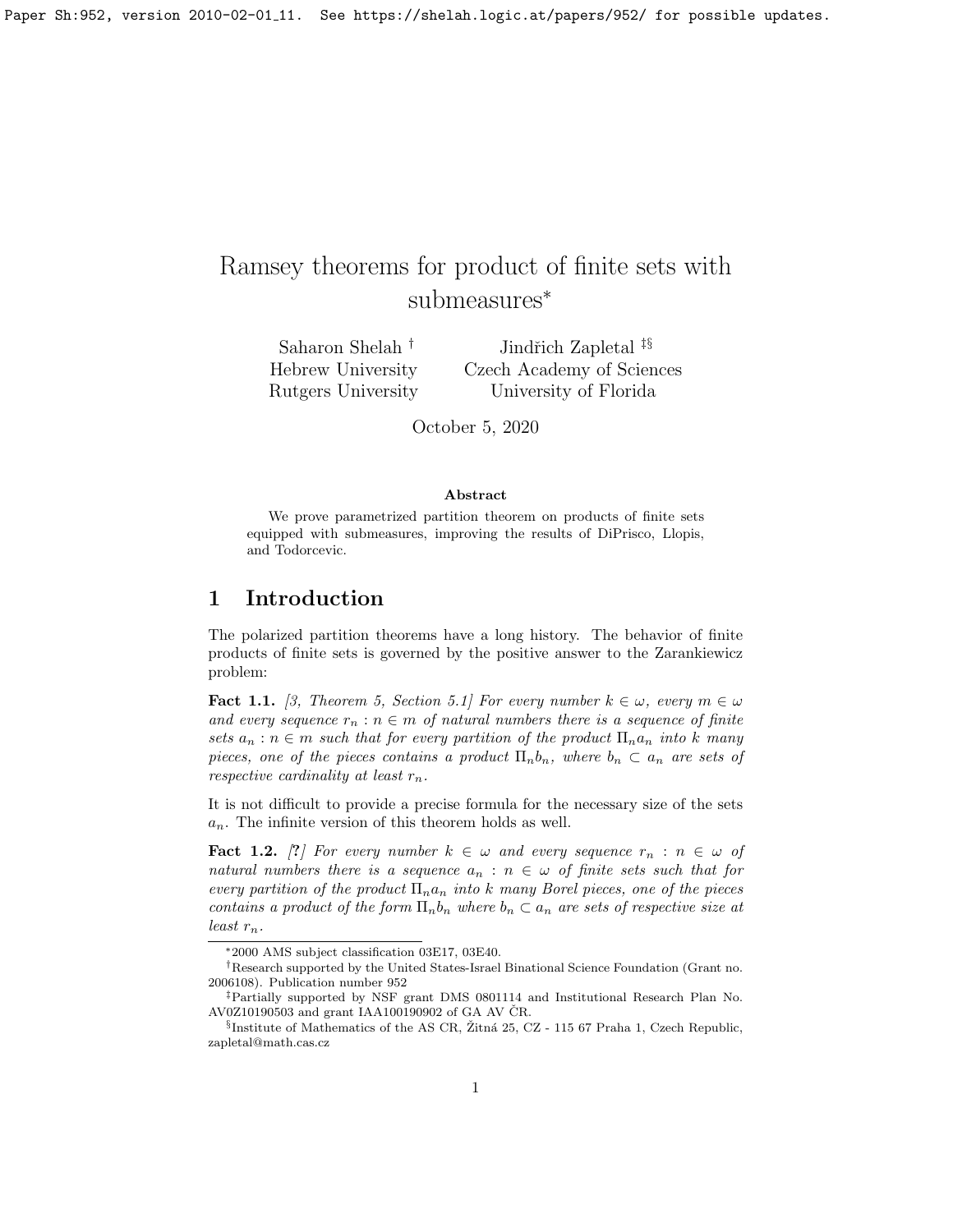Here, the space  $\Pi_n a_n$  is equipped with the product topology of the discrete topologies on the finite sets  $a_n$ . The computation of the sequence of needed sizes of the finite sets  $a_n : n \in \omega$  turned out to be more complicated, and the first non-primitive-recursive estimate appeared in [?]. One can parametrize this theorem with one more infinite dimension:

<span id="page-1-1"></span>**Fact 1.3.** [\[1\]](#page-16-1) Suppose k is a number and  $r_n : n \in \omega$  are natural numbers. Then there is a sequence  $a_n : n \in \omega$  of finite sets such that for every partition of the product  $\Pi_n a_n \times \omega$  into k many Borel pieces, one of the pieces contains a subset of the form  $\Pi_n b_n \times c$  where  $b_n \subset a_n$  are sets of size at least  $r_n$ , and  $c \subset \omega$  is an infinite set.

The difficult proof contains a reference to the Galvin-Prikry partition theorem [?], and it provides no estimate for the growth of the sequence necessary for the partition property to hold. We will greatly improve on these efforts. Our theorems are more general, they offer many more applications, and the argument yields direct primitive recursive computations. The arguments differ greatly from those of [\[1\]](#page-16-1); they employ the powerful method of creature forcing of [?] which promises many more applications to Ramsey theory in the future.

One can attempt to measure the size of homogeneous products not in terms of the cardinality of the finite sets in the product, but in terms of a different measure or submeasure. The arguments of [\[1\]](#page-16-1) do not work in such a case. However, we can provide a nearly complete information.

<span id="page-1-0"></span>**Theorem 1.4.** Suppose  $k \in \omega$  is a number and  $r_n : n \in \omega$  is a sequence of real numbers. Then for every sequence of submeasures  $\phi_n : n \in \omega$  on finite sets, increasing fast enough, and for every partition  $B_i : i \in k$  of the product  $\Pi_n$ dom $(\phi_n) \times \omega$  into Borel pieces, one of the pieces contains a product of the form  $\Pi_n b_n \times c$  where  $c \subset \omega$  is an infinite set, and  $b_n \subset \text{dom}(\phi_n)$  and  $\phi_n(b_n) > r_n$ for every number  $n \in \omega$ .

Here, the phrase "for every fast enough increasing sequence of submeasures" means that Player I has a winning strategy in the infinite game in which he indicates real numbers  $s_n : n \in \omega$ , to which Player II responds with submeasures  $\phi_n$  on finite sets such that  $\phi_n(\text{dom}(\phi_n)) \geq s_n$ . Player I wins if for the resulting sequence of submeasures, the partition property holds. It will be clear from the proof that a rate of growth corresponding to a stack of exponentials of linear height is sufficient for the partition property to hold. The proof also shows that a number of other effects can be achieved. For example, if  $f: \Pi_n \text{dom}(\phi_n) \to 2^{\omega}$ is a Borel function, then the sets  $b_n : n \in \omega$  can be found such that  $g \restriction \Pi_n b_n$  is continuous.

This fairly general theorem allows for several variations. One of them deals with the size of the homogeneous set in the infinite coordinate. An abstract argument based on Theorem [1.4](#page-1-0) will show

<span id="page-1-2"></span>**Theorem 1.5.** Suppose  $k \in \omega$  is a number, K a  $F_{\sigma}$ -ideal on  $\omega$ , and  $r_n : n \in \omega$  is a sequence of real numbers. Then for every sequence of submeasures  $\phi_n : n \in \omega$ on finite sets, increasing fast enough, and for every partition  $B_i : i \in k$  of the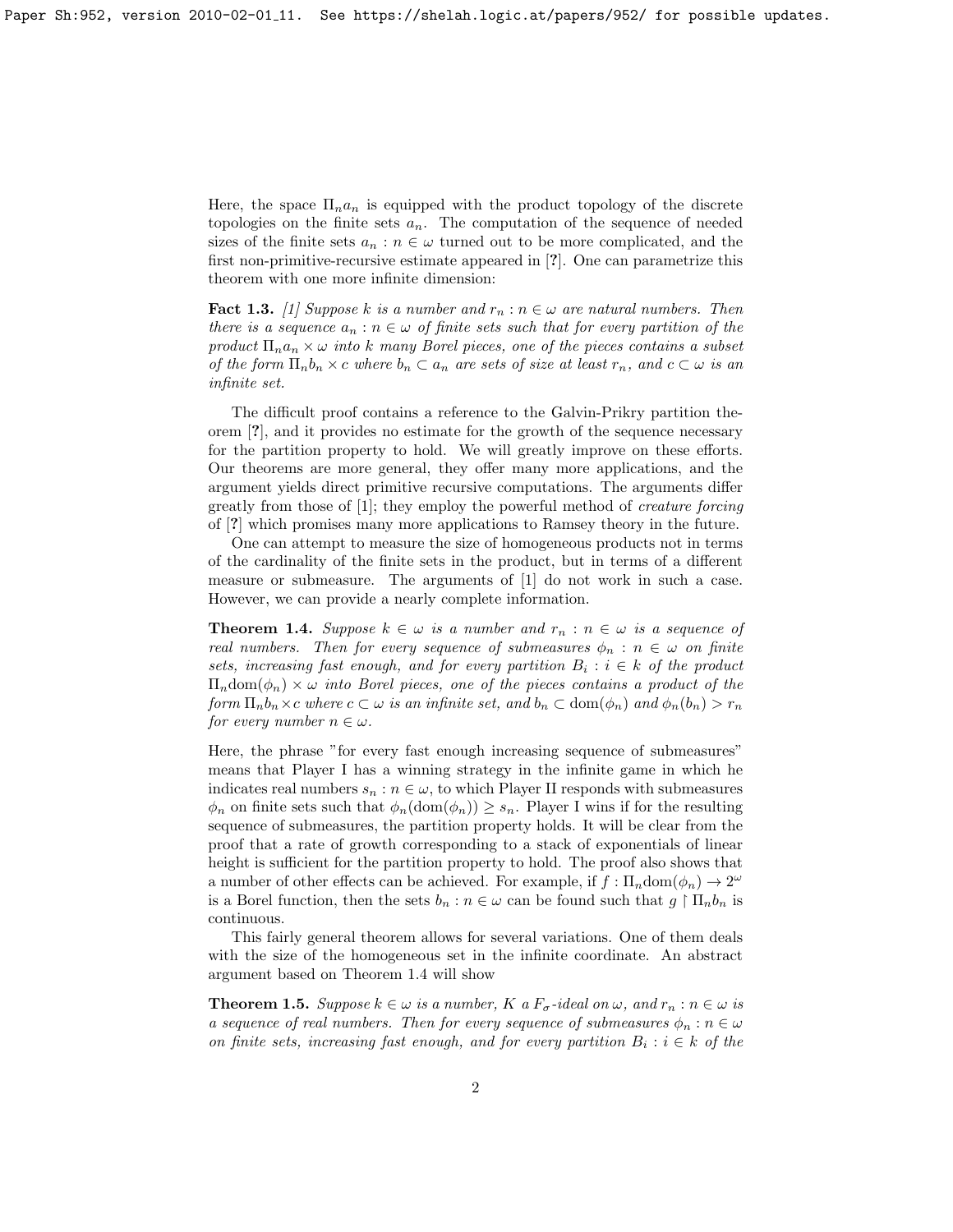product  $\Pi_n$ dom $(\phi_n) \times \omega$  into Borel pieces, one of the pieces contains a product of the form  $\Pi_n b_n \times c$  where  $c \subset \omega$  is a K-positive set, and  $b_n \subset \text{dom}(\phi_n)$  and  $\phi_n(b_n) > r_n$  for every number  $n \in \omega$ .

Another possible variation arises from adding another axis to the partitions. We will state and prove a measure parametrized version:

<span id="page-2-0"></span>**Theorem 1.6.** Suppose that  $\varepsilon > 0$  is a real number and  $r_n : n \in \omega$  is a sequence of real numbers. Then for every sequence of measures  $\phi_n : n \in \omega$  on finite sets increasing fast enough, and every Borel set  $B \subset \Pi_n \text{dom}(\phi_n) \times \omega \times [0,1]$  with vertical sections of Lebesgue mass at least  $\varepsilon$ , there are sets  $b_n \subset \text{dom}(\phi_n)$  with  $\phi_n(b_n) > r_n$ , an infinite set  $c \subset \omega$  and a point  $z \in [0,1]$  such that  $\Pi_n b_n \times c \times$  $\{z\} \subset B$ .

For the second author, the stated theorems are really results about forcing, and their main applications also lie in the realm of forcing theory. They seem to be the strongest tool known to date for proving that various bounding forcings do not add independent reals. Here, a set  $a \subset \omega$  in a generic extension is independent if neither it nor its complement contain a ground model infinite subset. We get

**Corollary 1.7.** Suppose that  $I_n$  is a  $\sigma$ -ideal on a Polish space  $X_n$  generated by a compact family of compact sets, this for every number  $n \in \omega$ . The countable support product of posets  $P_{I_n}$ :  $n \in \omega$  does not add an independent real.

Here, the symbol  $P_I$  stands for the poset of I-positive Borel sets ordered by inclusion. The partial orders of the form described in the corollary have been studied in [\[8,](#page-16-2) Theorem 4.1.8]; they include for example the Sacks forcing, or all the tree limsup infinity forcings of [?]. Thus the corollary can be understood as a far-reaching generalization of Laver's theorem on independent reals and product of Sacks reals [\[5\]](#page-16-3).

**Corollary 1.8.** The Halpern-Läuchli forcing, the  $E_0$  and  $E_2$  forcings do not add independent reals.

The notation in this paper follows the set theoretic standard of [\[4\]](#page-16-4). An atom of a partial order is an element with no elements below it. An independent real over a transitive model of set theory is a set  $a \subset \omega$  such that neither it nor its complement contain an infinite subset from the model. All logarithms in this paper are evaluated with base 2. Theorems [1.3](#page-1-1) and [1.4](#page-1-0) can be stated in a stronger form: with an axis  $[\omega]^{\aleph_0}$  and homogeneous combinatorial cubes  $[c]^{\aleph_0}$ instead of the infinite axis and a homogeneous infinite set c. However, no such reasonable stronger form exists for Theorems [1.5](#page-1-2) and [1.6.](#page-2-0)

# 2 The creature forcing

In order to prove theorems from the introduction, we need to consider a forcing from the family of creature forcings introduced in [?]. The general approach of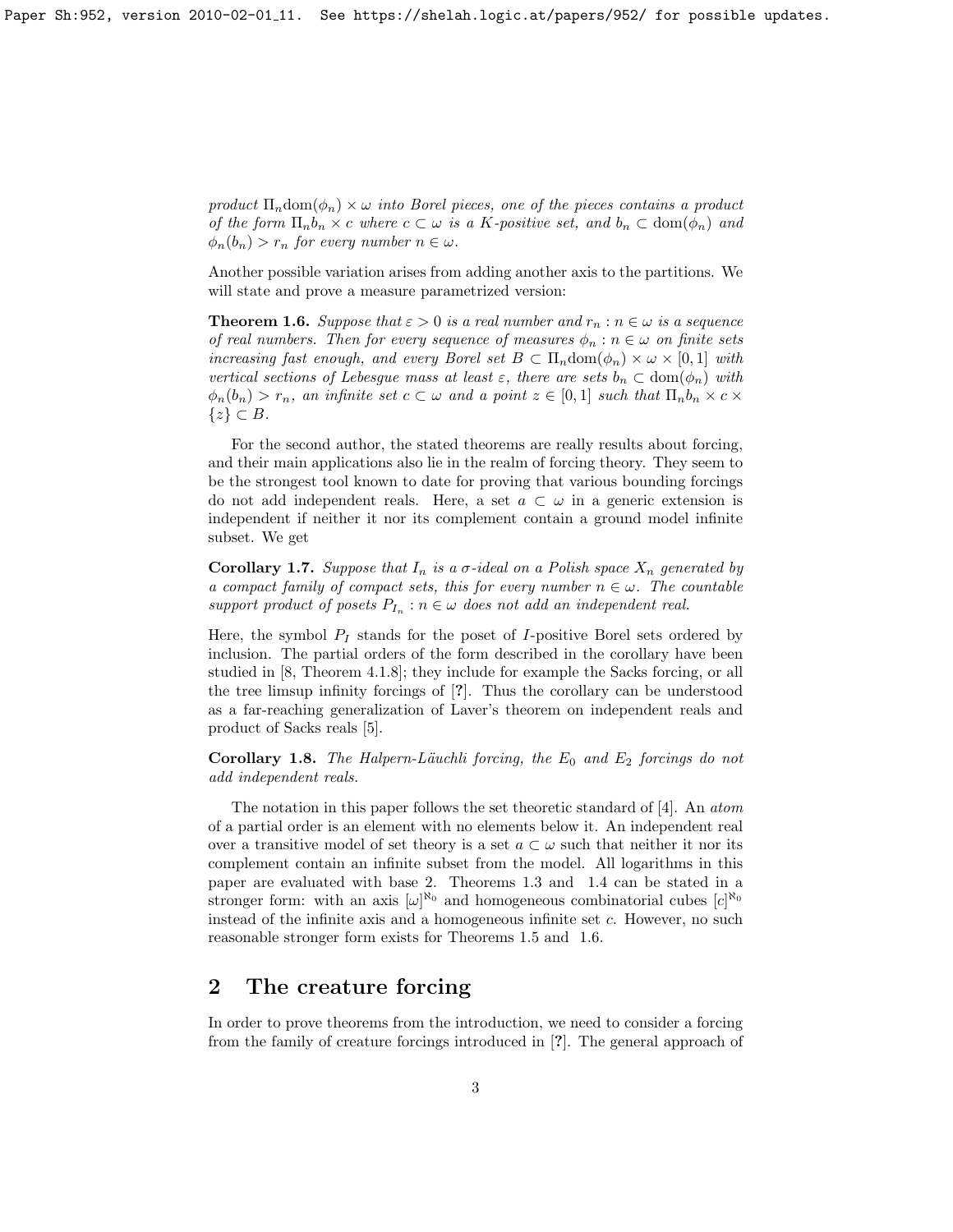that book may seem daunting to many readers; our special case is fairly simple and still quite useful.

**Definition 2.1.** Let a be a nonempty finite set. A setup on a is an atomic partially ordered set  $C$ , with  $a =$ the set of atoms of  $C$ , and an order-preserving function nor :  $C \to \mathbb{R}$  which is constantly zero on the set a.

In the nomenclature of Rosłanowski-Shelah, the nonatomic elements of a setup are called *creatures*. The set of atoms below a given creature  $c \in C$  is a set of its *possibilities*,  $pos(c)$ .

**Definition 2.2.** Let  $a_n$  be pairwise disjoint finite sets, and  $C_n$ , nor<sub>n</sub> a setup on each. The forcing P consists of all functions p with domain  $\omega$  such that  $\forall n \ p(n) \in C_n$  and the numbers **nor**<sub>n</sub> $(p(n))$  tend to infinity. The ordering is that of coordinatewise strengthening.

The partial order P will add a function  $\dot{x}_{gen} \in \Pi_n a_n$  defined as the unique function in the product which is coordinatewise below every condition in the generic filter. In the specific cases discussed in this paper, the whole generic filter can be reconstructed from this function. Note that partitioning  $\omega$  into finitely many disjoint infinite sets one can present  $P$  as a product of finitely many similar forcings; this feature makes  $P$  a natural tool for the investigation of product forcing. The forcing P is not separative. If  $p, q \in P$  are two conditions such that for every  $n \in \omega$ ,  $pos(q(n)) \subset pos(p(n))$ , and for all but finitely many  $n \in \omega$   $q(n) \leq p(n)$ , then there is no strengthening of q incompatible with p, even though  $q \leq p$  may fail. This feature appears to be essential, and it will be exploited in several places.

The forcing properties of P depend on subtle combinatorial properties of the setups. We will need the following notions.

**Definition 2.3.** Let  $\varepsilon > 0$  be a real number. The setup C has  $\varepsilon$ -bigness if for every  $c \in C$  and every partition of the set a into two parts, there is  $d \leq c$  with  $\operatorname{nor}(d) > \operatorname{nor}(c) - \varepsilon$  such that all atoms below d fall into the same piece of the partition.

The simplest example of a setup with  $\varepsilon$ -bigness arises from a submeasure  $\phi$  on the set a. Define  $C = \mathcal{P}(a)$ ,  $\text{nor}(b) = \varepsilon \log(1 + \phi(b))$  if  $b \subset a$  is not a singleton, and  $\text{nor}(b) = 0$  if b is a singleton. Another example starts with an arbitrary partially ordered set C with a finite set a of atoms such that every nonatomic element has at least two atoms below it. For every nonatomic  $c \in C$  and  $n \in \omega$ consider the game of length n in which Player I plays partitions of the set a into two parts and player II plays a descending chain of nonatomic creatures below c such that the atoms below i-th condition are all contained in the same set of *i*-th partition. Player II wins if he survives all rounds. Now let  $\text{nor}(c) = \varepsilon$  the largest number  $n$  such that player II has a winning strategy in the game of length n below c, and norm of the atoms will be again zero.

The setups we will use will have to be a little more complicated, since they have to satisfy the following subtle condition.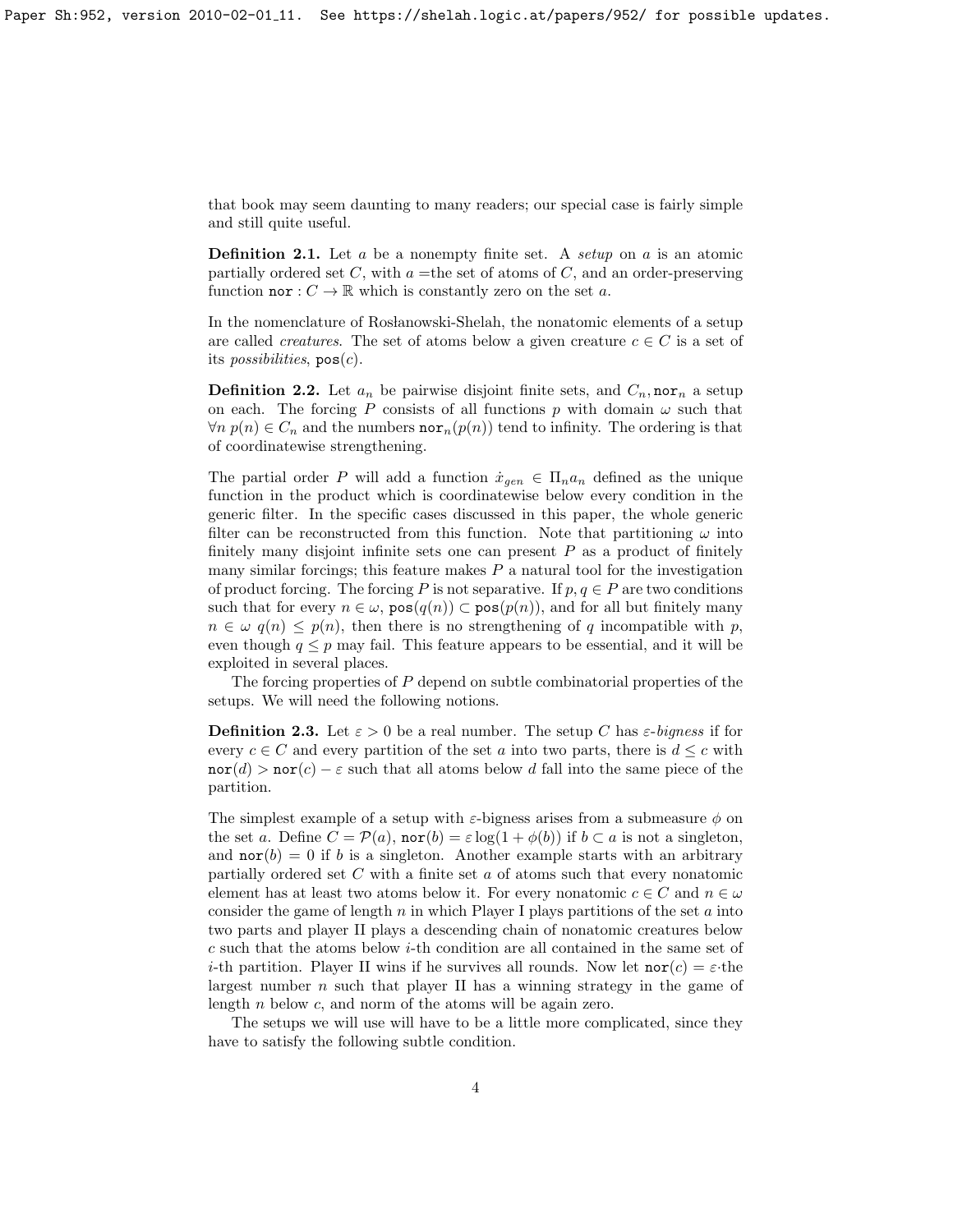**Definition 2.4.** Let  $\varepsilon > 0$  be a real number. The setup C has  $\varepsilon$ -halving if for every  $c \in C$  there is  $d \leq c$  (so called *half of c*) such that  $\text{nor}(d) > \text{nor}(c) - \varepsilon$ and for every nonatomic  $d' \leq d$  there is  $c' \leq c$  such that  $\text{nor}(c') > \text{nor}(c) - \varepsilon$ and every atom below  $c'$  is also below  $d'$ .

This may sound mysterious, but in fact there is a mechanical procedure to adjust any setup to a setup with halving. Suppose  $C$  is a setup with a norm nor<sub>C</sub>. Let D be the partial order whose nonatomic elements are of the form  $\langle c, r \rangle$ , where  $c \in C$  is not an atom and  $\textbf{nor}(c) \geq r$ . The ordering is defined by  $\langle d, s \rangle \leq_D \langle c, r \rangle$  if  $d \leq_C c$  and  $r \leq s$ . The atoms of D are exactly the atoms of C, and if i is such an atom then  $i \leq_D \langle c, r \rangle$  if and only if  $i \leq_C c$ . The norm on D is defined by  $\text{nor}_D(c, r) = \varepsilon \log(\text{nor}_C(c) - r + 1)$ , where  $\varepsilon$  is a real number; the norm of atoms is again zero. The adjusted setup D has  $\varepsilon$ -halving: the half of the creature  $\langle c, r \rangle$  is the creature  $\langle c, r + \frac{\text{nor}_C (c) - r}{2} \rangle$ . It is not difficult to see that if  $\langle d, s \rangle$  is a creature below the half, the creature  $\langle d, r \rangle$  has norm  $\varepsilon$ -close to  $\langle c, r \rangle$  and the same set of possibilities as  $\langle d, s \rangle$ .

Another approach for building a norm function with  $\varepsilon$ -halving on a given partial order C uses a two player game of length n. In i-th round Player I produces nonatomic creatures  $c_i \geq d_i$  and Player II responds with a nonatomic creature  $e_i \leq d_i$ . If Player II chooses  $e_i = d_i$  then Player I must choose  $c_{i+1}$ smaller than  $d_i$ , and if  $e_i < d_i$  then  $\mathsf{pos}(c_{i+1})$  must be a subset of  $\mathsf{pos}(e_i)$ . Player I wins if he survives all rounds. One can then define  $\text{nor}(c) = \varepsilon$  the largest number  $n$  for which Player I has a winning strategy in the game of length  $n$ with the first move equal to c.

In spite of the grammar used in this paper, the half of a creature is not necessarily unique.

**Definition 2.5.** Let  $\varepsilon > 0$  be a real number. The setup C has  $\varepsilon$ -Fubini property if for every creature  $c \in C$  with  $\text{nor}(c) > 2$  and every Borel set  $B \subset a \times [0,1]$ with vertical sections of Lebesgue mass at least  $\varepsilon$  there is a creature  $d \leq c$  such that  $\text{nor}(d) > \text{nor}(c) - 1$  and a point  $z \in [0,1]$  such that  $\text{pos}(d) \times \{z\} \subset B$ .

This is a property used for preservation of outer Lebesgue measure. One possible way to obtain a setup with the  $\varepsilon$ -Fubini property for a given real number  $0 < \varepsilon < 1$  starts with a measure  $\phi$  on a finite set a and defines  $C = \mathcal{P}(a)$ , with  $\texttt{nor}(b) = \frac{\log(\phi(a)+1)}{-\log \varepsilon}$  for a non-singleton set  $b \subset a$ .

The following proposition is the heart of this paper.

<span id="page-4-0"></span>**Proposition 2.6.** Let  $a_n : n \in \omega$  be a collection of pairwise disjoint finite sets, with a setup  $C_n$ , nor<sub>n</sub> on each, and let P be the resulting partial order.

- 1. Let  $\varepsilon_n = 1/\prod_{m \in n} |a_m|$ . If every setup  $C_n$  has  $\varepsilon_n$ -halving and bigness, the forcing P is proper and bounding.
- 2. Let  $\varepsilon_n = 1/\prod_{m \in n} 2^{|a_m|}$ . If every setup  $C_n$  has  $\varepsilon_n$ -halving and bigness, the forcing P adds no independent reals.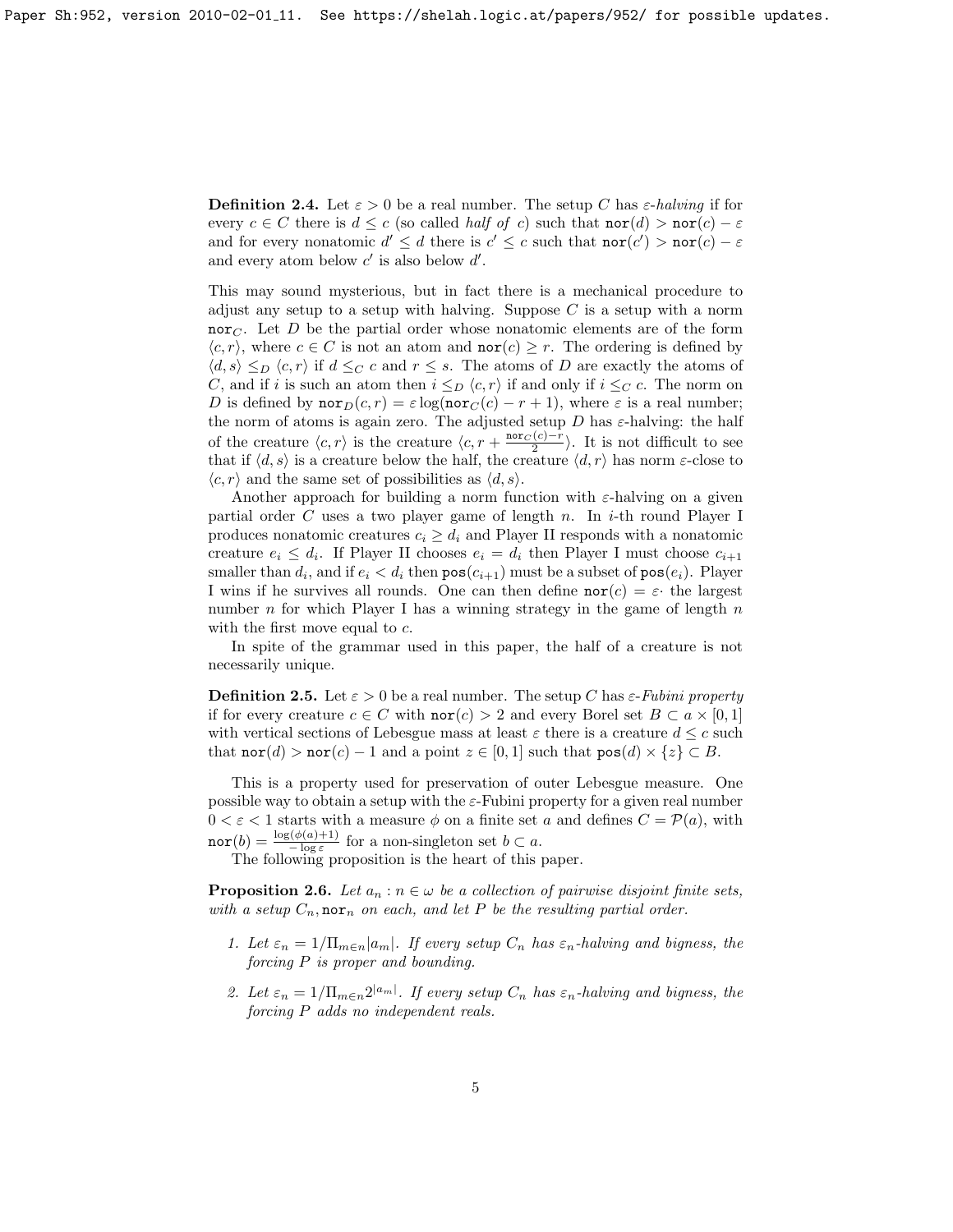3. Let  $\varepsilon_n = 1/\prod_{m \in n} 2^{2^n |a_m|}$ . If every setup  $C_n$  has  $\varepsilon_n$ -halving, bigness and Fubini property, then the forcing P adds no V -independent sequence of sets of positive mass.

The first item is just a rehash of [?]. The third item introduces a new forcing preservation property.

Definition 2.7. A V-independent sequence of sets of positive mass in the generic extension is a collection  $D_i : i \in \omega$  of closed subsets of some Borel probability space with masses bounded away from zero, such that for no ground model infinite set  $c \subset \omega$  and no ground model element z of the probability space it is the case that  $z \in \bigcap_{i \in c} D_i$ .

This is a property that implies adding no independent reals and preservation of outer Lebesgue measure. The estimates for  $\varepsilon_n : n \in \omega$  in this proposition as well as other assumptions are almost certainly not the best possible.

The proofs are essentially just careful fusion arguments. We will need several pieces of notation and terminology. For a condition  $p \in P$  let  $[p] = \prod_n \text{pos}(p(n))$ . If moreover  $a \subset \omega$  is a finite set, then  $[p] \upharpoonright a = \prod_{n \in a} \text{pos}(p(n))$ . For every sequence  $t \in [p] \restriction a, p \restriction t$  is the condition  $q \leq p$  defined by  $q \restriction a = t$  and  $\forall n \in \omega \setminus a \ q(n) = p(n).$ 

We will proceed with a sequence of simple claims.

<span id="page-5-0"></span>**Claim 2.8.** (the halving trick) Suppose that  $D_i : i \in k$  are open subsets of P invariant under the inseparability equivalence. Suppose that all setups have  $1/k$ -halving, and suppose that  $p \in P$  is a condition on which all the norms are equal to at least  $r > 3$ . Then there is  $q \leq p$  on which all the norms are at least  $r-1$ , and for every  $i \in k$  either  $q \in D_i$  or there is no  $q' \leq q$  with all norms nonzero and  $q' \leq q$ .

Here, an open set is invariant under inseparability if, whenever  $p, q$  are conditions such that q has no extension incompatible with p, and  $p \in D$ , then  $q \in D$ . Note that if  $\pi$  is the natural map of P into the separative quotient of P, and D' is an open subset of the separative quotient, then  $\pi^{-1}D$  is invariant under inseparability. Thus, in forcing we only need to care about the open sets that are invariant under inseparability.

*Proof.* By induction on  $i \in k$  construct a sequence of conditions  $p_i : i \leq k$ starting with  $p_0 = p$  using the following rules.

- if there is a condition  $q \leq p_i$  in  $D_i$  whose norms are at least  $r (i + 1)/k$ , then let  $p_{i+1}$  be such a condition;
- otherwise let  $p_{i+1}$  be the half of  $p_i$ ; that is, for every  $n \in \omega$   $p_{i+1}(n)$  is the half of  $p_i(n)$ .

In the end, the condition  $q = p_k$  will satisfy the conclusion of the claim. To see that, pick  $i \in k$ . If the first case occurred at i, then  $q \in D_i$  and we are done.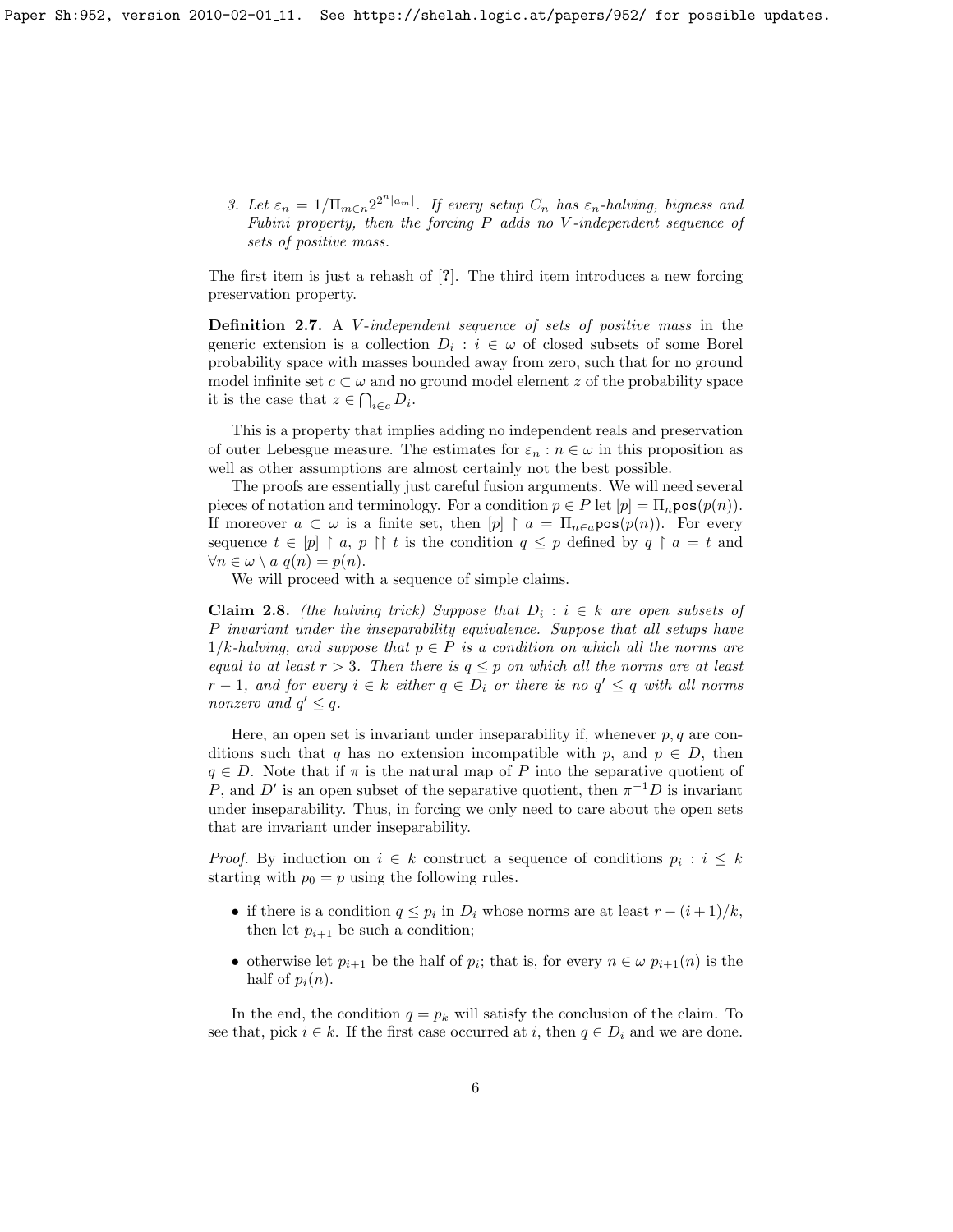If the second case occurred, there is no  $q' \leq q$  with all norms nonzero in the set D<sub>i</sub>. Since if such a condition q' existed, we could find  $m \in \omega$  such that  $\forall n \geq$ m  $\operatorname{nor}_n(q'(n)) \ge r - i/k$ , and use the properties of halving to find a condition  $q'' \leq p_i$  such that  $\forall n < m$  pos $(q''(n)) \subset \mathsf{pos}(q'(n)), \forall n < m$  nor $(q''(n) \geq r - i/k)$ , and  $\forall n \geq m$   $q''(n) = q'(n)$ . Such a condition is inseparable from  $q'$ , it therefore must be in  $D_i$ , and it contradicts the assumption that the first case failed at  $\Box$ i.

<span id="page-6-0"></span>**Claim 2.9.** (the bigness trick) Suppose that  $O_i : i \in k$  are clopen sets covering the space  $\Pi_n a_n$ . Suppose that all setups have  $1/k$  bigness, and suppose that  $p \in P$  is a condition with all norms greater than 3. Then there is a condition  $q \leq p$  in which all the norms decreased by at most one, and such that the set [q] belongs to at most one piece of the partition.

*Proof.* Let  $m \in \omega$  be a number such that the membership of any point  $x \in [p]$ in the given clopen sets depends only on  $x \restriction m$ . By downward induction on  $i \in m$  construct a decreasing chain  $p_i : i \leq m$  of conditions such that  $p = p_m$ 

- $p_i = p_{i+1}$  at all entries except i and there the norm is decreased by at most one;
- the membership of  $x \in [p_i]$  in the clopen sets depends only on  $x \restriction i$ .

This is easily done using the bigness property. In the end,  $q = p_0$  is the requested condition.  $\Box$ 

Now we need to introduce standard fusion terminology. Suppose that  $p, q \in P$ and  $r \in \mathbb{R}$ . Say that  $q \leq r$  p if  $q \leq p$  and for every  $n \in \omega$  such that  $\text{nor}_n(p(n)) \leq r$ it is the case that  $p(n) = q(n)$ , and for all other  $n \in \omega$  it is the case that  $\text{nor}_n(q(n) \geq r$ . A fusion sequence is a sequence  $p_i : i \in \omega$  such that for some numbers  $r_i \in \mathbb{R}$  tending to infinity,  $p_{i+1} \leq^{r_i} p_i$ . It is immediate to verify that a fusion sequence in the poset P has a lower bound. Finally, a condition  $p \in P$ is almost contained in a set D if there is a number  $m \in \omega$  such that for every  $t \in [p] \restriction m, p \restriction t \in D.$ 

**Claim 2.10.** Suppose that  $D \subset P$  is an open dense subset invariant under inseparability,  $p \in P$ , and  $r \in \mathbb{R}$ . Then there is  $q \leq^r p$  such that q is almost contained in D.

*Proof.* Fix D, p, and r and suppose that the claim fails. By induction on  $i \in \omega$ construct conditions  $p_i$  and numbers  $m_i$  so that  $p_0 = p$  and  $m_0$  is such that  $\forall n \geq m_0 \text{ nor}_n(p(n)) \geq r+1 \text{ and for all } i \in \omega,$ 

- $p_{i+1} \restriction m_i = p_i \restriction m_i;$
- for all  $m_i \leq n \langle m_{i+1}, \text{nor}_n(p_i(n)) \rangle \geq r+i$  and for all  $n \geq m_{i+1}$ ,  $\mathrm{nor}_{n}(p_{i}(n)) > r + i + 2;$
- for all  $t \in [p_{i+1}] \restriction [m_0, m_{i+1})$ , no condition  $q' \leq p_{i+1} \restriction t$  with  $\forall n \geq$  $m_{i+1}$  nor<sub>n</sub> $(q'(n)) > 0$  is almost contained in D.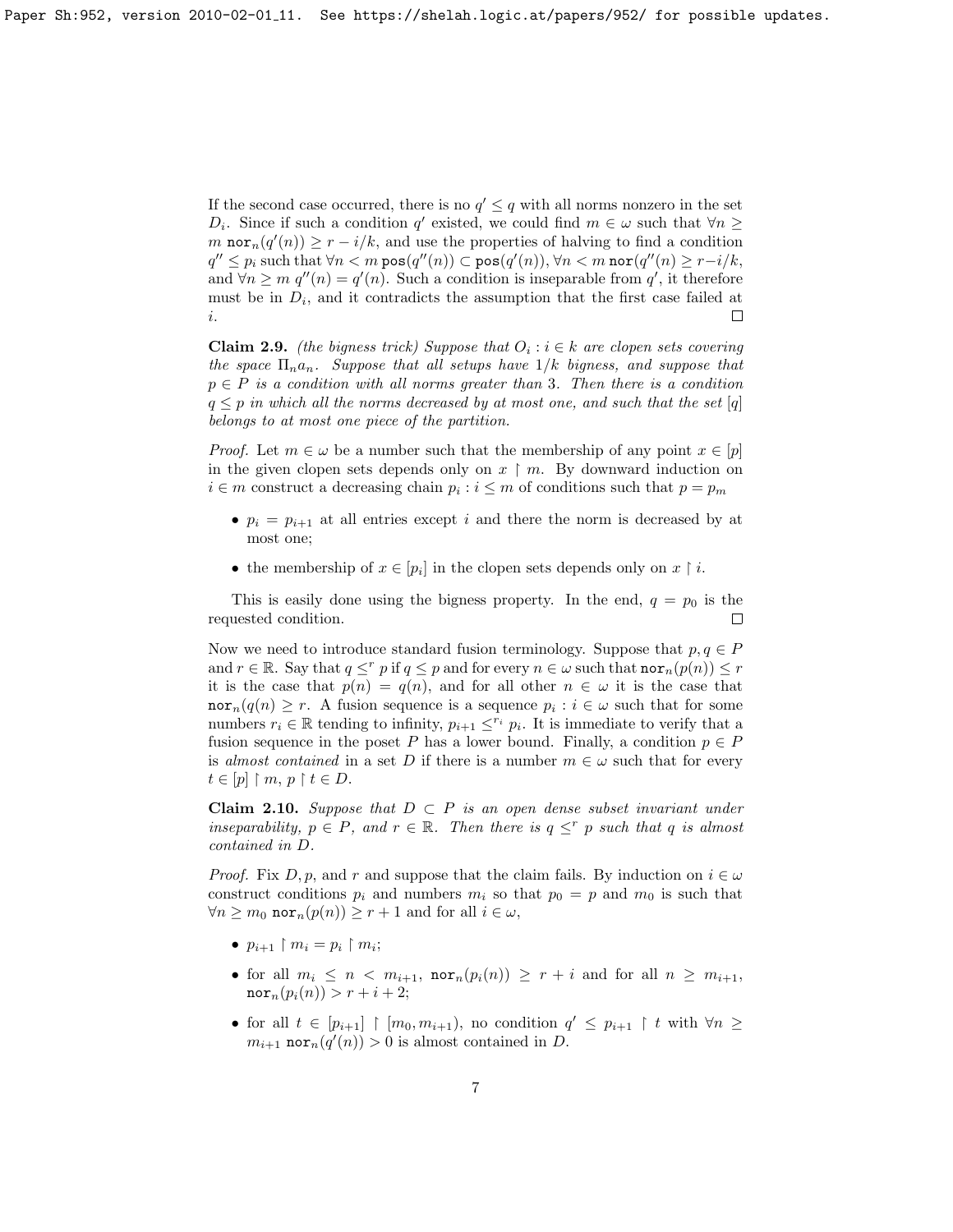If this has been done, consider the condition  $q$  which is the natural limit of the sequence  $p_i : i \in \omega$ . The first and second items imply that indeed, q exists as an element of the forcing P. Find a condition  $q' \leq q$  and a number  $i \in \omega$  such that  $\forall n \geq m_{i+1}$  nor $_n(q'(n)) > 0$  and  $\forall t \in [p] \upharpoonright m_0 q' \upharpoonright t \in D$ . Then certainly the condition  $q'$  is almost contained in the set  $D$  and therefore contradicts the third item above.

In order to perform the induction, suppose that  $p_i, m_i$  have been defined. Find  $m_{i+1} \in \omega$  such that  $\forall n \geq m_{i+1}$  nor $_n(p_i(n)) \geq r + i + 1$ . Use Claim [2.8](#page-5-0) and halving to find a condition  $p'_i \leq p_i$  so that  $\forall n \leq m_i$   $p'_i(n) = p_i(n)$  and  $\forall n \geq m_{i+1} \text{ nor}_n(p_i'(n)) > r+i \text{ such that for every sequence } t \in [p_n'] \restriction [m_0, m_{i+1}),$ either (1)  $p'_i \restriction t$  is almost contained in D or else (2) there is no  $q' \leq p'_i \restriction t$ such that  $\forall n < m_0$   $q'(n) = p'(n)$ ,  $\forall n \geq m_{i+1}$  nor $_n(q'(n)) > 0$ , and  $q'$  is almost contained in D. Use the bigness and Claim [2.9](#page-6-0) to thin out the condition  $p_i'$  in the interval  $[m_i, m_{i+1}]$  to find a condition  $p_{i+1} \leq p'_i$  such that  $\forall n \lt m_i$   $p_{i+1}(n) =$  $p_i(n)$ ,  $\forall m_i \leq n < n_{i+1}$  nor $_n(p_{i+1}(n) > r + i$ ,  $\forall n \geq m_{i+1}$   $p_{i+1}(n) = p'_i(n)$ , and for every sequence  $t \in p_{i+1} \restriction [m_0, m_{i+1}),$  whether case (1) or (2) above takes place depends only on  $t \restriction [m_0, m_i)$ . Now, the induction hypothesis implies that for no such t case (1) can hold: the condition  $p_{i+1} \restriction (t \restriction [m_0, m_i))$  would then violate the third item of the induction hypothesis at  $i$ . Reviewing the resulting situation, we see that the condition  $p_{i+1}$  and the number  $m_{i+1}$  have successfully been chosen in a way that makes the induction hypothesis hold at  $i + 1$ .

 $\Box$ 

The properness of the forcing  $P$  now immediately follows. Suppose that  $p \in P$  is a condition and M is a countable elementary submodel. Let  $D_i : i \in \omega$ be a list of all open dense subsets of the poset  $P$  in the model  $M$ . Construct a fusion sequence  $p_i : i \in \omega$  of conditions in the model M such that  $p_i$  is almost contained in the set  $D_i$ . The fusion q will be a master condition for the model M stronger than P. Note that every element  $x \in [q]$  defines an M-generic filter; namely, the filter of those conditions  $p \in M$  such that there exists  $n \in \omega$ such that the condition  $q$  with the first  $n$  coordinates replaced with the first  $n$ coordinates of  $x$  is below  $p$ .

The bounding property of the forcing is proved in exactly the same way. Note that if a condition almost belongs to an open dense set, then there is a finite subset of the dense set which is predense below the condition. Not adding splitting reals is more sophisticated. Also note the stronger requirement on the growth of the numbers  $1/\varepsilon_n : n \in \omega$ . Suppose that  $p \in P$  is a condition and x a name for an infinite binary sequence. We need to find a condition  $q \leq p$ deciding infinitely many values of the name  $\dot{x}$ .

Strengthening the condition  $p$  as in the previous paragraphs we may assume that for every number  $i \in \omega$  the condition p is almost contained in the set of conditions deciding the value  $\dot{x}(i)$ . Now use Claim [2.8](#page-5-0) repeatedly to build a fusion sequence  $p_i : i \in \omega$  and numbers  $m_i \in \omega$  in such a way that for every  $i \in \omega$ and every sequence of sets  $c_m : n_p \leq m < m_i$  if there is a condition  $q \leq p_i$  with  $\forall n \leq m_i \text{ pos}(q(n)) = c_m, \forall n \geq m_i \text{ nor}(q(n)) > 0 \text{ and and } q \text{ decides a value of }$  $\dot{x}(j)$  for some  $j > i$ , then there is such a condition q with  $\forall n > m_i$   $q(n) = p_i(n)$ .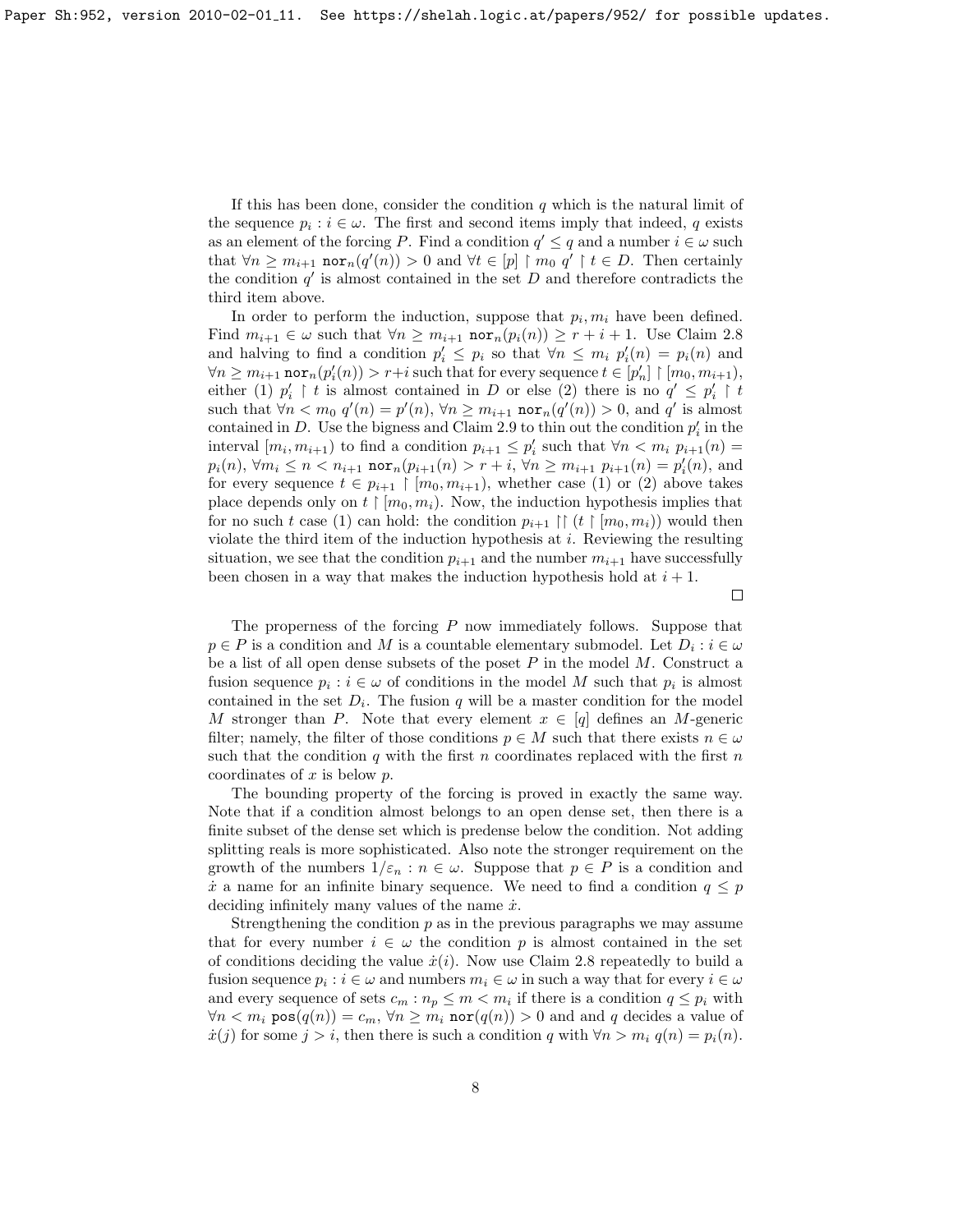Let  $q \leq p$  be the fusion of this sequence. For every number  $j \in \omega$ , use Claim [2.9](#page-6-0) to find a condition  $q_i \leq q$  such that  $q_i$  decides the value of the bit  $\dot{x}_i$ , and  $q_j(n) = q(n)$  for all but finitely many n, and  $\operatorname{nor}(q_j(n)) \geq \operatorname{nor}(q(n))$  for all  $n \in \omega$ . Use a compactness argument to find a condition  $r \leq q$  and an infinite set  $a \subset \omega$  such that the sequences  $\langle pos(q_i (n)) : n \in \omega \rangle : j \in a$  converge in the natural topology to the sequence  $\langle pos(r(n)) : n \in \omega \rangle$ . We claim that the condition r decides infinitely many values of the name  $\dot{x}$ .

To see this, let  $i \in \omega$  be a number. Let  $j \in a$  be a number such that  $pos(q_j(n)) = pos(r(n))$  for all  $n < m_i$ . Consider the condition  $q_j$ . It witnesses that there is a condition  $s \leq q$  deciding a value of the name  $\dot{x}(j)$  such that  $\forall n$  $m_i$  pos $(r(n)) = \text{pos}(s(n))$  and  $\forall n$  nor $(s(n)) > 0$ . By the fusion construction, it must be the case that already q is such a condition, and therefore  $r \leq q$  is such a condition!

The second item of the theorem can be improved to the following.

<span id="page-8-0"></span>**Claim 2.11.** Suppose that  $p \in P$ ,  $r \in \mathbb{R}$ ,  $u \subset \omega$  is infinite, and  $p \Vdash \dot{A} \subset$  $\mathcal{P}(\omega)$ /Fin is open dense. Then there is  $q \leq^r p$  and an infinite set  $v \subset u$  such that  $q \Vdash \check{v} \in \check{A}$ .

Proof. We will provide an abstract argument in the spirit of [\[8\]](#page-16-2) which can be applied in many similar situations. There is also an alternative argument which proceeds through tightening the fusion process above.

Let Q be the quotient partial order of  $\mathcal{P}(\omega)/\text{Fin}$  below u. Consider the partial order  $P \times Q$ , with respective generic filters  $G \subset P$ ,  $H \subset Q$ . The following is easy to check.

- In  $V[H]$ , H is a Ramsey ultrafilter on  $\omega$  containing u;
- In  $V[H]$ , P is a proper bounding forcing adding no independent reals;
- $\mathbb{R} \cap V[G][H] = \mathbb{R} \cap V[G];$
- H still generates a Ramsey ultrafilter in  $V[G][H]$ .

The first item is entirely standard. For the second item, repeat the proof of (1) and (2) of the theorem in the model  $V[H]$ . For the third item, note that by a properness argument, every real in  $V[H][G]$  is obtained from a countable collection of countable sets predense below some condition in P which exists in the model  $V[H]$ . But countable subsets of P are the same in V as in  $V[H]$ , and therefore the real belongs to  $V[G]$ . For the last item, use mutual genericity and the no independent real property to show that  $H$  indeed generates an ultrafilter in  $V[G][H]$ . To check that this ultrafilter is selective, use the bounding property of the poset P to find, for every partition  $\pi$  of  $\omega$  into finite sets in the model  $V[G][H]$ , a partition  $\pi'$  of  $\omega$  into finite sets in  $V[H]$  such that every set in  $\pi$  is contained in the union of two successive pieces of  $\pi'$ . use the selectivity of H in the model  $V[H]$  to find a set  $u \in H$  that meets every set in  $\pi'$  in at most one point. Either the set of even indexed numbers in u or the set of odd indexed numbers in u belongs to H, and it meets every set in  $\pi$  in at most one point.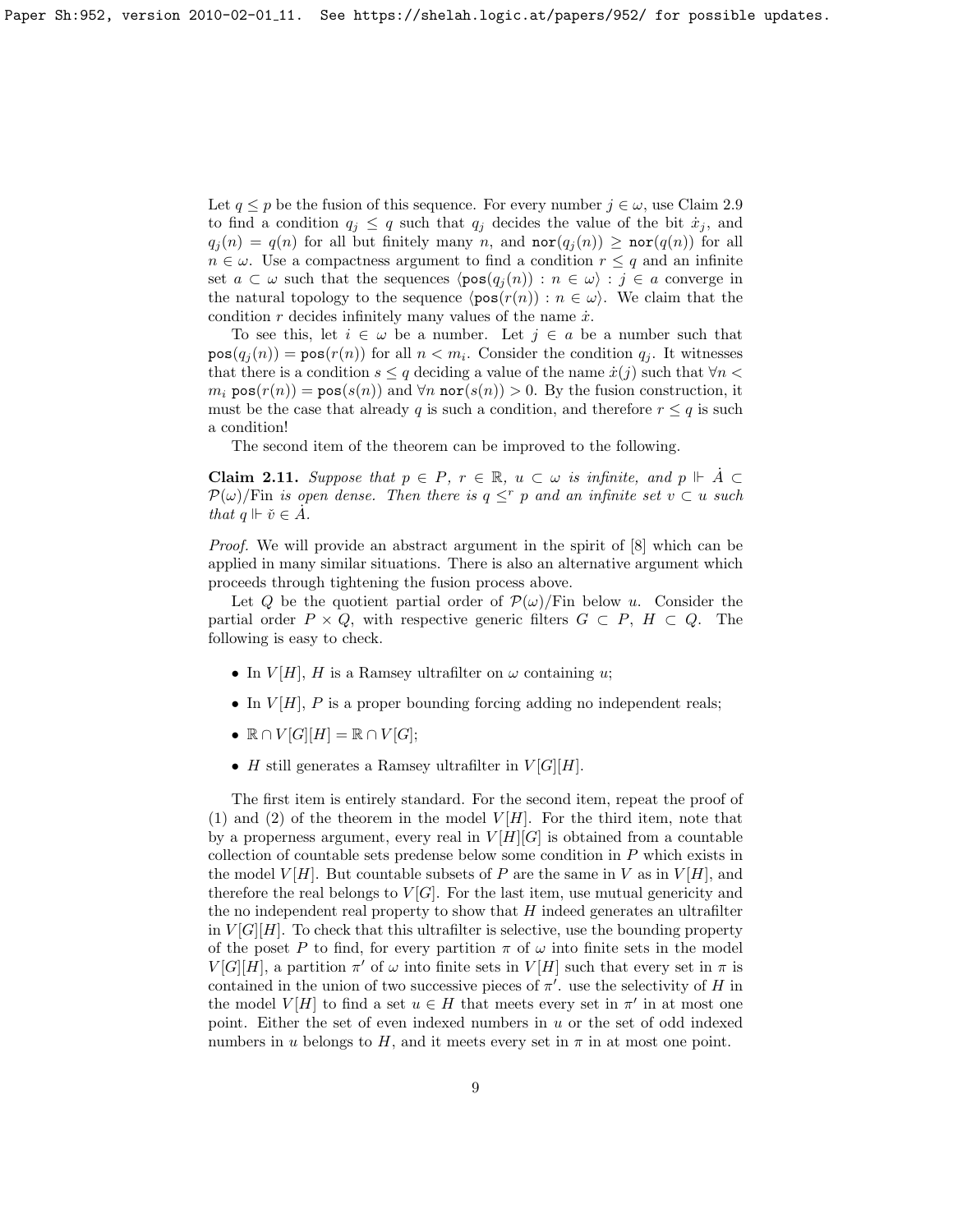Now note that every Ramsey ultrafilter meets every analytic open dense subset of  $\mathcal{P}(\omega)/\text{Fin}$  [\[8,](#page-16-2) Claim 4.3.4]. Working in  $V[H]$ ,  $p \Vdash$  there is an element  $v \in H \cap \dot{A}$ . The proof of the bounding property shows that there is  $q \leq^r p$ and a finite set  $h \subset H$  such that  $q \Vdash \overrightarrow{h \cap A} \neq 0$ . Clearly,  $q \Vdash \check{u} \cap \bigcap \check{h} \in \check{A}$  as required!

Towards the proof of Proposition [2.6\(](#page-4-0)3), suppose  $p \in P$ ,  $\varepsilon > 0$ , and  $p \Vdash$  $B_n : n \in \omega$  is a sequence of Borel subsets of  $2^{\omega}$  of Lebesgue mass greater than  $\varepsilon$ . Passing to subsets, we may assume that all the sets on the sequence are forced to be closed. We may also assume that there is a continuous function  $f : [p] \to K(2^{\omega})^{\omega}$  such that p  $\mathbb{H}$  the sequence is recovered as the functional value at the generic point  $\dot{x}_{gen}$ . Find a number  $m_0$  such that  $\varepsilon_{m_0} < \varepsilon$  and  $\forall n \geq m_0$  nor $(p(n)) > 3$ . Thinning out the condition p if necessary, assume that  $p(n) \in a_n$  for all  $n \in m_0$ .

By induction on  $i \in \omega$  build conditions  $p_i \in P$ , infinite sets  $u_i \subset \omega$ , finite sets  $v_i \subset \omega$ , and binary sequences  $s_i : i \in \omega$  so that

- $p_i$  form a fusion sequence:  $p_{i+1} \leq^i p_i$ . The limit of the sequence will be a condition q;
- $v_i$  strictly increase,  $u_i$  strictly decrease, and  $v_i \subset u_i$ . Thus  $u = \bigcap_i u_i \subset \omega$ will be an infinite set;
- the sequences  $s_i$  are linearly ordered by the initial segment relation. The union  $y = \bigcup_i s_i$  will be a point in  $2^{\omega}$ .

We want to achieve  $q \Vdash \check{y} \in \bigcap_{n \in u_i} \dot{B}_n$ . For that, another induction assumption is necessary. A piece of notation: whenever a P-generic filter is overwritten on a finite set of coordinates with a sequence  $t$  of atoms, the result is again a P-generic filter. Whenever  $\tau$  is a P-name, then  $\tau/t$  is the name for the evaluation of  $\tau$  according to the overwritten generic filter. Here is the last item of the induction hypothesis.

• for every number  $k \in u_i$ , the condition  $p_i$  forces the closed set  $\dot{B}_k^i =$  $O_{t_i} \cap \bigcap {\mathcal{B}_n}/{t : n \in v_i \cup \{k\}, t \in [p_i] \restriction [m_0, m_0 + i)\}$  to have Lebesgue measure larger than  $\varepsilon_{m_0+i}$ .

Suppose that  $p_i, u_i, v_i$  have been constructed. Fix  $k \in u_i$ . For every element  $e \in [p_i] \restriction \{m_0 + i\}$  and every  $k \in u_i$ , the set  $\dot{B}_k^i/e$  is forced by  $p_i$  to have mass at least  $\varepsilon_{m_0+i}$ . Therefore, by the Fubini property of the setup  $C_{m_0+i}$ , the condition  $p_i$  forces that there is a creature  $c \leq p_i(m_0+i)$  with a large norm such that the set  $\bigcap_{e \in \text{pos}(c)} B_k^i/e$  has mass at least  $\varepsilon_{m_0+1}/2^{|a_n|}$ . Now we will apply the previous Claim [2.11](#page-8-0) successively three times. First, there is a condition  $p'_i \leq p$  and an infinite set  $u'_i \subset u$  such that there is a creature  $c \leq p_i(m_0 + 1)$ which is forced to work for all  $k \in u'$  simultaneously. Second, there is an infinite set  $u''_i \subset u'_i$  and a one-step extension  $t_{i+1}$  of of the binary sequence  $t_i$ such that it is forced that the sets  $O_{t_{i+1}} \cap \bigcap_{e \in \text{pos}(c)} B_k^i/e$  have mass at least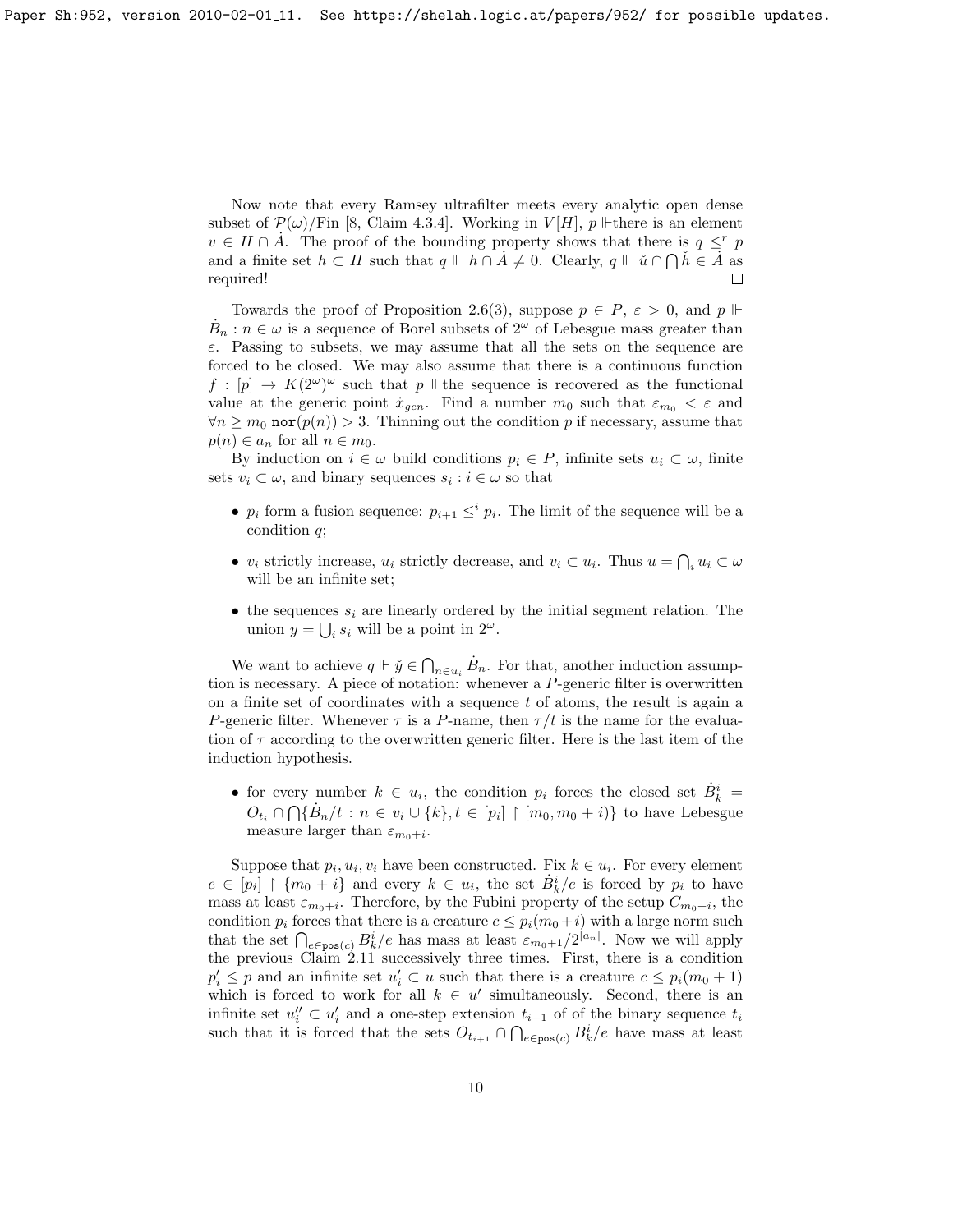$\varepsilon_{m_0+1}/2^{|a_n|+1}$  for all  $k \in u''_i$ . And finally, and most importantly, by a theorem of [\[2\]](#page-16-5) applied in the generic extension, these infinitely many sets are going to have an infinite subcollection with pairwise intersections of mass bounded away from zero: there is a condition  $p_i''' \leq p_i''$  and an infinite set  $u_i''' \subset u_i''$  such that the sets  $O_{t_{i+1}} \cap \bigcap_{e \in \text{pos}(c)} B_k^i : k \in u_i'''$  are forced to have pairwise intersections of mass at least  $\frac{1}{2}(\frac{\epsilon_{m_0+1}}{2^{|a_n|+1}})^2 > \epsilon_{m_0+i+1}$ . Claim [2.11](#page-8-0) shows that the conditions  $p'_i, p''_i$ , and  $p''_i$  can be chosen  $\leq^i p_i$ . Now let  $p_{i+1}$  be the condition  $p''_i$  with its  $m_0+i$ -th coordinate replaced by  $c, u_{i+1} = u_i''' \cup v_i$ , and  $v_{i+1} = v_i \cup \min(u_{i+1} \setminus v_i)$ . It is not difficult to see that the induction hypothesis is satisfied.

In the end, let  $u = \bigcap_i u_i$  and let  $q \leq p$  be the lower bound of the conditions  $p_i$ . Let  $y = \bigcup_i t_i$ . The last item of the induction hypothesis shows that indeed,  $\forall x \in [q] \forall n \in u \ y \in f(x)(n)$ , and therefore  $q \Vdash \check{y} \in \bigcap_{n \in u} \dot{B}_n$ , as desired.

### 3 The proofs of the parametrized theorems

With the key properties of the creature forcing at hand, the parametrized theorems follow fairly easily. Suppose that  $k \in \omega$  is a natural number and  $r_n : n \in \omega$ is a sequence of real numbers. Suppose that  $\phi_n : n \in \omega$  is a sequence of submeasures on finite sets  $a_n : n \in \omega$  such that, writing  $\varepsilon_n = 1/\prod_{m \in n} 2^{|a_m|}$ , the numbers  $\varepsilon_n \log(\log(1 + s\phi_n(a_n)) - \log(1 + r_n) + 1)$  are all defined, larger than k, and tend to infinity. We will prove that every partition of the Polish space  $\Pi_n a_n \times \omega$  into k many Borel pieces  $D_i : i \in k$ , one of the pieces contains a product of the form  $\Pi_n b_n \times c$ , where  $b_n \subset a_n$  are sets of respective  $\phi_n$ -mass at least  $r_n$  and  $c \subset \omega$  is an infinite set. This will prove theorem [1.4.](#page-1-0)

For every number  $n \in \omega$ , define a setup  $C_n$  on the set  $a_n$  with a norm nor<sub>n</sub>. Nonatomic elements of  $C_n$  are pairs  $\langle b, r \rangle$  where  $b \subset a_n, r \in \mathbb{R}^+$  and  $\log(1 +$  $\phi_n(b) \geq r$ ; the norm is defined by  $\mathrm{nor}_n(b,r) = \varepsilon_n \log(\log(1 + \phi_n(b) - r + 1)).$ The ordering is defined by  $\langle c, s \rangle \le \langle b, r \rangle$  if  $c \subset b$  and  $s \ge r$ . Define the creature forcing P derived from the setups  $C_n$  on the sets  $a_n$  and consider the condition  $p \in P$  such that  $p(n) = \langle a_n, \log(1 + r_n) \rangle$ . Consider the P-name for a partition of  $\omega$  into k pieces  $(D_i)_{x_{gen}} : i \in k$  obtained as a vertical section of the Borel partition of  $\Pi_n a_n \times \omega$  above the generic sequence  $\dot{x}_{gen}$ . The forcing P does not add independent reals, and therefore there is a condition  $q \leq p$  and an infinite set  $c \subset \omega$  and an index  $i \in k$  such that  $q \Vdash \check{c}$  is a subset of *i*-th piece of this partition. Reviewing the proof of Proposition [2.6](#page-4-0) (2), or using Claim [2.11,](#page-8-0) it becomes clear that the condition q can be found in such a way that  $\forall n \text{ nor}_n(q(n)) > 0$ . Now let M be a countable elementary submodel of a large enough structure containing the condition q, and find an M-master condition  $q' \leq q$ . The proof of Proposition [2.6](#page-4-0) (1) in fact shows that the master condition  $q'$  can be chosen so that  $\forall n \in \omega \text{ nor}_n(q'(n)) > 0$  and all points in  $[q']$  are M-generic in the sense that for every  $x \in [q']$  the filter  $g_x = \{r \in M \cap P : \exists n \; q' \mid \lceil (x \rceil n) \leq r \} \subset P$ is M-generic. An absoluteness argument between  $M[g_x]$  and V will show that  $\langle x, n \rangle \in D_i$  and so  $[q'] \times c \subset D_i$ . Theorem [1.4](#page-1-0) follows.

Theorem [1.5](#page-1-2) can now be derived abstractly. Suppose that K is an  $F_{\sigma}$ -ideal and  $r_n : n \in \omega$  are real numbers. Use a theorem of Mazur [\[6\]](#page-16-6) to find a lower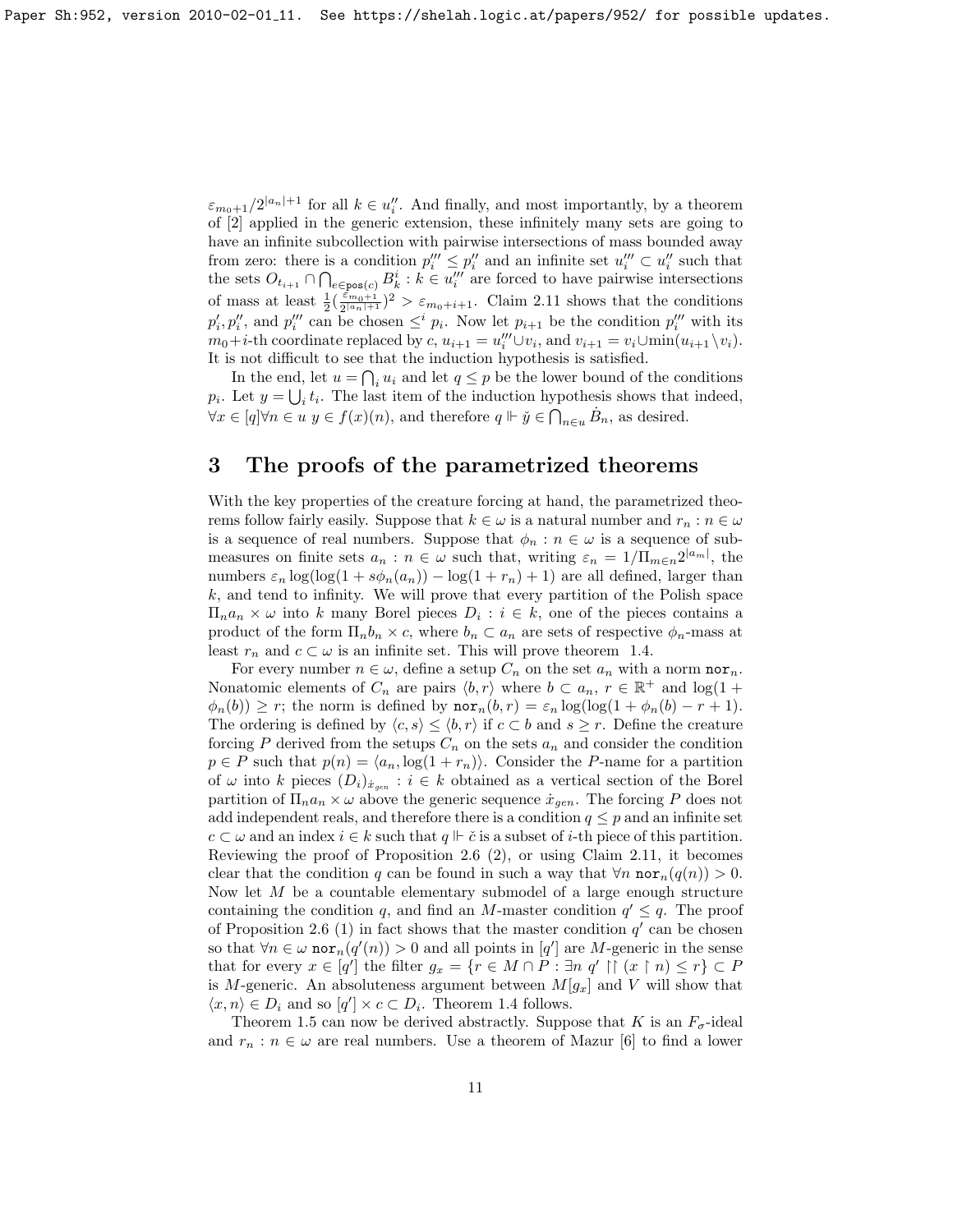semicontinuous submeasure  $\mu$  on  $\omega$  such that  $K = \{a \subset \omega : \mu(a) < \infty\}$ . Suppose that  $\phi_n : n \in \omega$  is a fast increasing sequence of submeasures on finite sets  $a_n$ , and  $\Pi_n a_n \times \omega = \bigcup_{i \in k} B_i$  is a partition of the product into finitely many Borel sets. There will be pairwise disjoint finite subsets  $b_n : n \in \omega$  of  $\omega$  such that the sequence  $\phi_n, \mu \restriction b_n : n \in \omega$  of submeasures still increases fast enough to apply Theorem [1.4.](#page-1-0) Let  $\Pi_n a_n \times \Pi_n b_n \times \omega = \bigcup_{i \in k} C_i$  be the partition defined by  $\langle x, y, n \rangle \in C_i \leftrightarrow \langle x, y(n) \rangle \in B_i$ . Use Theorem [1.4](#page-1-0) to find sets  $a'_n \subset a_n$ ,  $b'_n \subset b_n$ and  $c \subset \omega$  such that  $\phi_n(a'_n) \geq r_n$ ,  $\mu(b'_n) \geq n$ , and c is infinite, and the product  $\Pi_n a'_n \times \Pi_n b'_n \times c$  is wholly contained in one of the pieces of the partition, say  $C_i$ . The review of the definitions reveals that  $c' = \bigcup_{n \in c} b'_n$  is a K-positive set, and  $\Pi_n b'_n \times c' \subset B_i$ . This proves Theorem [1.5.](#page-1-2)

To derive Theorem [1.6,](#page-2-0) suppose that  $\varepsilon > 0$  is a real number,  $\phi_n : n \in \omega$  is a fast increasing sequence of measures on finite sets, and  $B \subset \prod_n \text{dom}(\phi_n) \times \omega \times 2^{\omega}$ is a Borel set with vertical sections of mass at least  $\varepsilon$ . Choose the setups as in the proof of Theorem [1.4](#page-1-0) and observe that they do have the Fubini property. It follows from Proposition [2.6\(](#page-4-0)3) that the derived forcing does not add a  $V$ independent sequence of sets of mass  $>\varepsilon$ . In fact, the proof shows that there is a condition  $p \in P$ , a point  $z \in 2^{\omega}$ , and an infinite set  $u \subset \omega$  such that  $p \Vdash \check{z}$ belongs to the vertical section of the set B corresponding to  $\dot{x}_{gen}$  and any  $n \in u$ . Moreover, the condition  $p$  can be chosen with all norms nonzero. Let  $M$  be a countable elementary submodel of a large structure and find a condition  $q \leq p$ with all norms nonzero such that the set  $[q]$  consists of M-generic points only. Then  $[q] \times u \times \{z\} \subset B$ , and Theorem [1.6](#page-2-0) follows.

# 4 Applications

Theorem [1.4](#page-1-0) is one of the strongest tools available to prove that certain bounding forcings do not add independent reals.

The first application concerns the independent reals in countable support products. Suppose that for every number  $n \in \omega$ ,  $I_n$  is a  $\sigma$ -ideal on a compact space  $X_n$  generated by a  $\sigma$ -compact collection of compact sets in the hyperspace  $K(X_n)$ . The quotient forcings  $P_{I_n}$  of Borel  $I_n$ -positive sets ordered by inclusion have been studied in [\[8,](#page-16-2) Theorem 4.1.8]. They include such posets as Sacks forcing,  $c_{\min}$ -forcing, the limsup  $\infty$  tree forcings of [?], as well as some more mysterious entities such as the quotient forcing of Borel non- $\sigma$ -finite packing mass sets ordered by inclusion. They are proper, bounding, and do not add independent reals. The proof of [\[8,](#page-16-2) Theorem 4.1.8] easily generalizes to show that even their finite products share these properties. The infinite product is proper, bounding, and preserves category [\[8,](#page-16-2) Theorem 5.2.6]. The question of independent reals in the infinite product is more subtle:

**Proposition 4.1.** Countable product of quotient forcings  $P_{I_n}$ :  $n \in \omega$ , where each  $I_n$  is  $\sigma$ -generated by a  $\sigma$ -compact collection of compact sets, does not add independent reals.

In fact, it is not difficult to argue that the product has the weak Laver prop-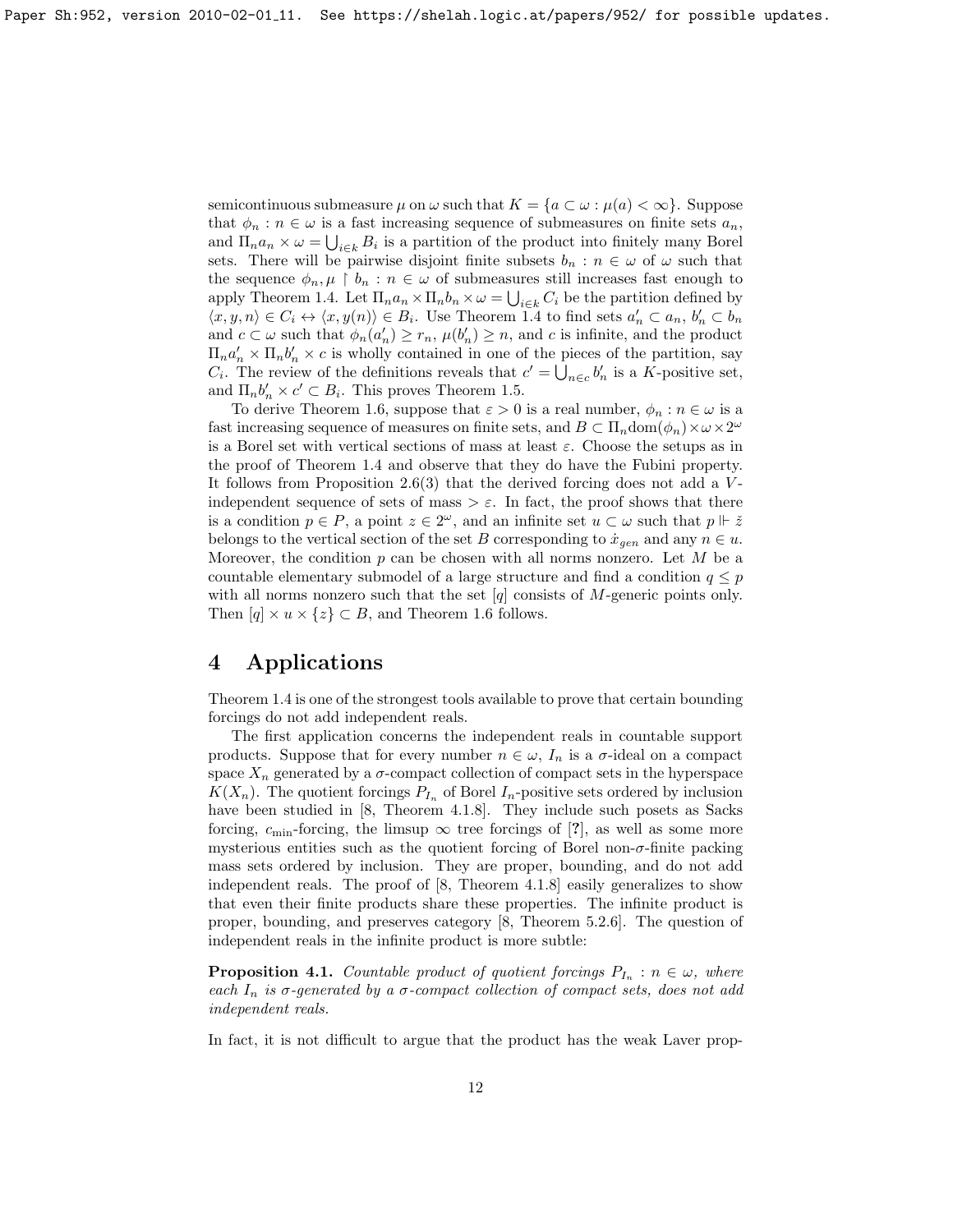erty, which in conjuction with this proposition and [\[9\]](#page-16-7) shows that the product preserves P-points.

*Proof.* For the simplicity of notation assume that the underlying space  $X_n$  is always equal to the Cantor space  $2^{\omega}$ . For every number  $n \in \omega$ , fix compact sets  $K_{n,i} \subset K(2^{\omega})$ :  $i \in \omega$  whose union  $\sigma$ -generates the ideal  $I_n$ ; assume that these sets are closed under taking compact subsets. Let  $O_{n,i} = \{a \subset 2^{\leq \omega} \text{ finite: } a \in \mathbb{R}^n : a \in \mathbb{R}^n : a \in \mathbb{R}^n : a \in \mathbb{R}^n : a \in \mathbb{R}^n : a \in \mathbb{R}^n \}$ there is a set  $b \in K_{n,i}$  such that  $\forall t \in a \exists x \in b \ t \subset x$ . In order to be able to apply Theorem [1.4](#page-1-0) in this context, we must identify the submeasures on finite sets. Suppose  $T \subset 2^{\leq \omega}$  is a tree,  $n, i \in \omega$ , and  $m_0 < m_1$  are natural numbers. We will define a submeasure  $\phi = \phi(T, n, i, m_0, m_1)$  on the finite set  $a(T, m_0, m_1) = \prod_{s \in 2^m 0} \cap T} \{t \in 2^{m_1} \cap T : s \subset t\}.$  Denote the elements of the set  $a(T, m_0, m_1)$  as functions with the domain  $2^{m_0} \cap T$ . Define  $W = \{b \subset a : \exists s \in$  $2^{m_0} \cap T$   $\{w(s) : w \in b\} \in O_{n,i}$ , and then define  $\phi(b)$  = the number of sets in W necessary for covering the set b. The main claim:

**Claim 4.2.** For every  $n, i \in \omega$  every  $I_n$ -positive tree T, every number  $m_0$  and every number r there is  $m_1$  such that the submeasure  $\phi(T, n, i, m_0, m_1)$  assigns a value larger than r to its domain.

*Proof.* Suppose this fails for  $T, n, i, m_0$  and r. For every number  $m > m_0$ find a partition of the set  $a(T, m_0, m)$  into sets  $b_j^m$  in the set  $W^m = \{b \subset$  $a(T, m_0, m) : \exists s \in 2^{m_0} \cap T \{w(s) : w \in b \in O_{n,i}\}.$  Consider the product forcing  $\Pi_{s\in 2^m\cup T}P_{I_n}\upharpoonright T\upharpoonright s$ . Consider the name for the function  $\dot{f}:\omega\to r$  defined by  $f(m) =$  that value of  $j \in r$  for which  $\vec{x}_{gen} \upharpoonright m \in b_j^m$ , where  $\vec{x}_{gen}$  is the product name for the finite sequence of generic points. Since the finite product does not add independent reals, there must be an infinite set  $c \subset \omega$ , a number  $j \in r$ , and a condition  $\langle S_s : s \in 2^{m_0} \cap T \rangle$  which forces  $\dot{f} \restriction \check{c}$  to return the constant value j. Find a number  $m \in C$  such that the sets  $S_s \restriction m : s \in 2^{m_0} \cap T$  all fall out of  $O_{n,i}$ . It must be the case then that  $\Pi_{s \in 2^m 0} \cap T} S_s \restriction m \subset b_j^m$ , which contradicts the assumption that  $b_j^m \in W^m$ .  $\Box$ 

Now suppose that  $T_n : n \in \omega$  is a condition in the product of the quotient posets, forcing that  $\dot{y} \in 2^{\omega}$  is a point. We must find a stronger condition deciding infinitely many values of the point  $\dot{y}$ . Strengthening the condition if necessary, we may assume that there is a continuous function  $f: \Pi_n[T_n] \to 2^{\omega}$  such that the condition forces the point  $\dot{y}$  to be the functional value of  $f$  at the generic point. Using the claim, it is not difficult to find natural numbers  $m_{n,i}: n, i \in \omega$ so that

- $m_{n,0} = 0 < m_{n,1} < m_{n,2} < \ldots;$
- the submeasures  $\phi_{n,i} = \phi(T_n, n, i, m_i, m_{i+1})$  on the sets  $a_{n,i} = a(T_n, m_i, m_{i+1})$ form a sufficiently fast increasing sequence of submeasures under a suitable enumeration of all pairs  $(n, i) \in \omega \times \omega$  in ordertype  $\omega$ .

Note that every sequence  $x \in \Pi_{n,i} a_{n,i}$  defines a point  $z(x) \in \Pi_n[T_n]$  as the unique point z such that  $\forall n, i \ z(n) \upharpoonright m_{n,i+1} = (x(n))(z(n) \upharpoonright m_{n,i}).$  Moreover,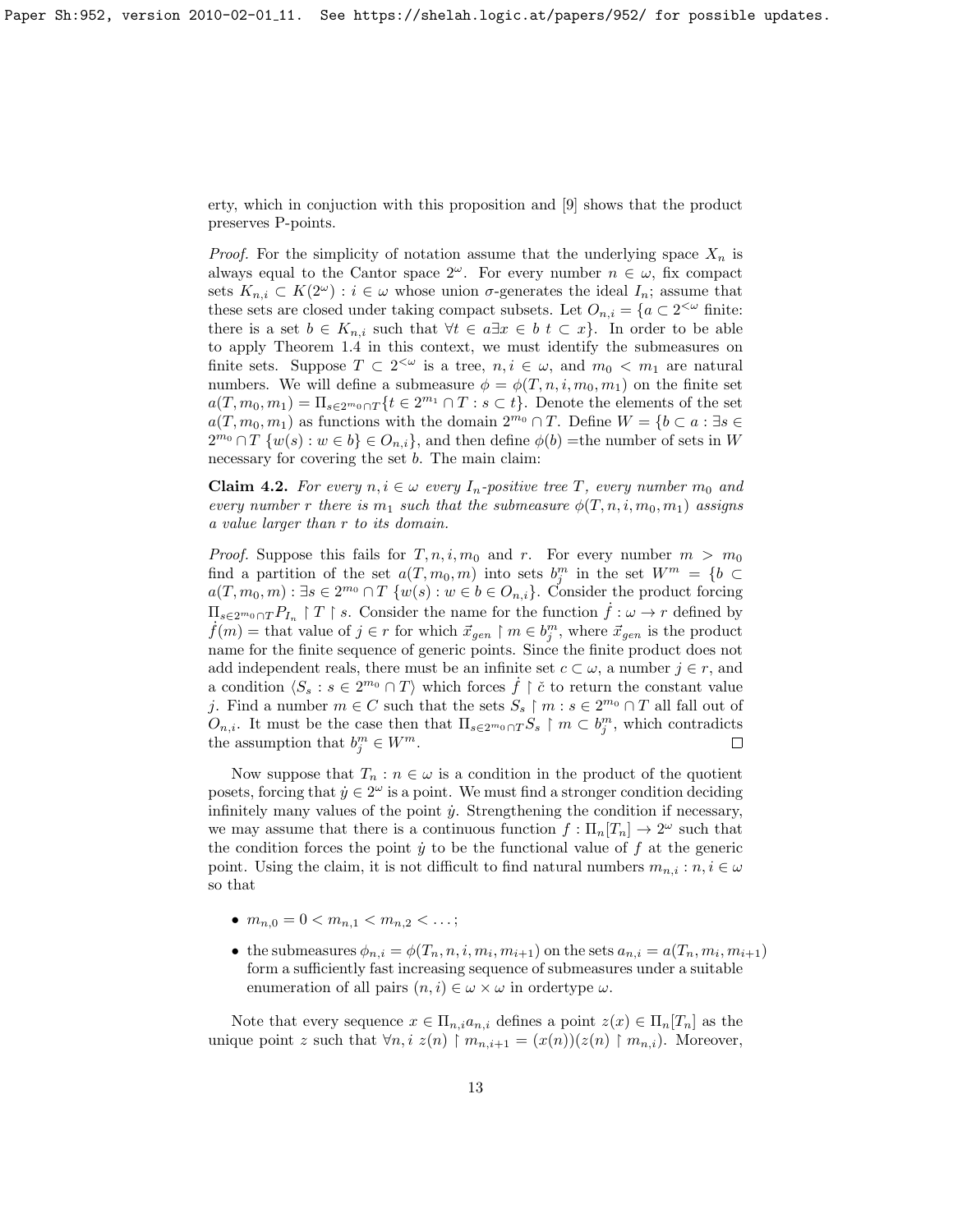if  $b_{n,i} \subset a_{n,i}$  are sets with  $\phi_{n,i}$ -mass at least 2 for every pair  $(n,i) \in \omega \times \omega$ , then  $\{z(x): x \in \Pi_{n,i} b_{n,i}\} = \Pi_n[S_n]$  for some  $I_n$ -positive trees  $S_n \subset T_n : n \in$ ω. Consider the partition  $\Pi_{n,i}a_{n,i} \times ω = C_0 ∪ C_1$  defined by  $\langle x, n \rangle \in C_0$  ↔  $f(z(x))(n) = 0$ . Theorem [1.4](#page-1-0) yields sets  $b_{n,i} \subset a_{n,i}$  of respective  $\phi_{n,i}$  mass greater than 2, an infinite set  $c \subset \omega$  and a bit  $b \in 2$  such that  $\forall x \in \Pi_{n,i} b_{n,i} \forall n \in$  $c f(z(x))(n) = b$ . For every  $n \in \omega$  let  $S_n \subset T_n$  be the  $I_n$ -positive trees such that  $\{z(x): x \in \Pi_{n,i} b_{n,i} = \Pi_n S_n\}$ . Then the condition  $\langle S_n : n \in \omega \rangle$  decides the values of the point  $\dot{y}$  to be equal to b at all numbers  $n \in c$ . This completes the proof.  $\Box$ 

It is possible to use Theorem [1.4](#page-1-0) to show that some other, otherwise intractable, forcings do not add independent reals or preserve P-points. All the arguments also show that the countable support products of arbitrary combinations of these forcings add no independent reals. It is in general not true that not adding an independent real is preserved in product, as an example in [\[9\]](#page-16-7) shows.

Rosłanowski [\[7\]](#page-16-8) and others considered the *Halpern-Läuchli forcing*. A tree  $T \subset 2^{\leq \omega}$  is said to be strongly embedded if there is an infinite set  $c \subset \omega$  such that a node of  $T$  is a splitnode iff its length belongs to the set  $c$ . The Halpern-Lauchli forcing is just the poset of strongly embedded trees with inclusion. This is a proper and bounding forcing with the Sacks property, as simple fusion arguments immediately show.

### **Proposition 4.3.** The Halpern-Läuchli forcing does not add independent reals.

*Proof.* Suppose  $T \Vdash \dot{y} \in 2^{\omega}$ . We must produce a stronger condition S deciding infinitely many values of  $\dot{y}$ . Strengthening the condition  $T$  if necessary, we can find a continuous function  $f : [T] \to 2^{\omega}$  such that T forces  $\dot{y}$  to be the functional value of  $f$  at the canonical generic point. By a simple homogeneity argument we may assume that in fact  $T = 2^{<\omega}$ . Choose a fast increasing sequence  $m_n : n \in \omega$ of natural numbers, and consider the sets  $a_n = 2^{m_{n+1}}{m_n}$  with the counting measure on each. For every point  $x \in \Pi_n a_n$  let  $z(x) = \bigcup_n x(n)$  and note that whenever  $b_n : n \in \omega$  are subsets of the respective sets  $a_n$  of cardinality at least 2, there is a strongly embedded tree  $S \subset 2^{\lt \omega}$  such that  $[S] = \{z(x) : x \in \Pi_n b_n\}$ . Consider the partition  $\Pi_n a_n \times \omega = C_0 \cup C_1$  into two Borel parts defined by  $\langle x, n \rangle \in C_0 \leftrightarrow f(z(x))(n) = 0$ . Theorem [1.4](#page-1-0) provides sets  $b_n \subset a_n : n \in \omega$  of size at least 2 and an infinite set  $c \subset \omega$  such that the product  $\Pi_n b_n \times c$  is wholly contained in one piece of the partition. Obviously, if  $S \subset 2^{\lt \omega}$  is the strongly embedded tree such that  $[S] = \{z(x) : x \in \Pi_n b_n\}$ , then S decides all values of the sequence  $\dot{y}$  on the infinite set c.  $\Box$ 

[\[8\]](#page-16-2) and [?] considered the  $E_2$  forcing.  $E_2$  is the Borel equivalence relation on  $2^{\omega}$  defined by  $xE_2y$  iff  $x_n = y_n$  for all numbers  $n \in \omega$  except for a summable set of exceptions; that is,  $\Sigma\{1/n + 1 : x(n) \neq y(n)\} < \infty$ . This is a standard example of a Borel equivalence relation not Borel reducible to an orbit equivalence relation of an action of the infinite symmetric group. Consider the collection I of all Borel subsets  $B \subset 2^{\omega}$  such that  $E \restriction B$  is reducible to such an orbit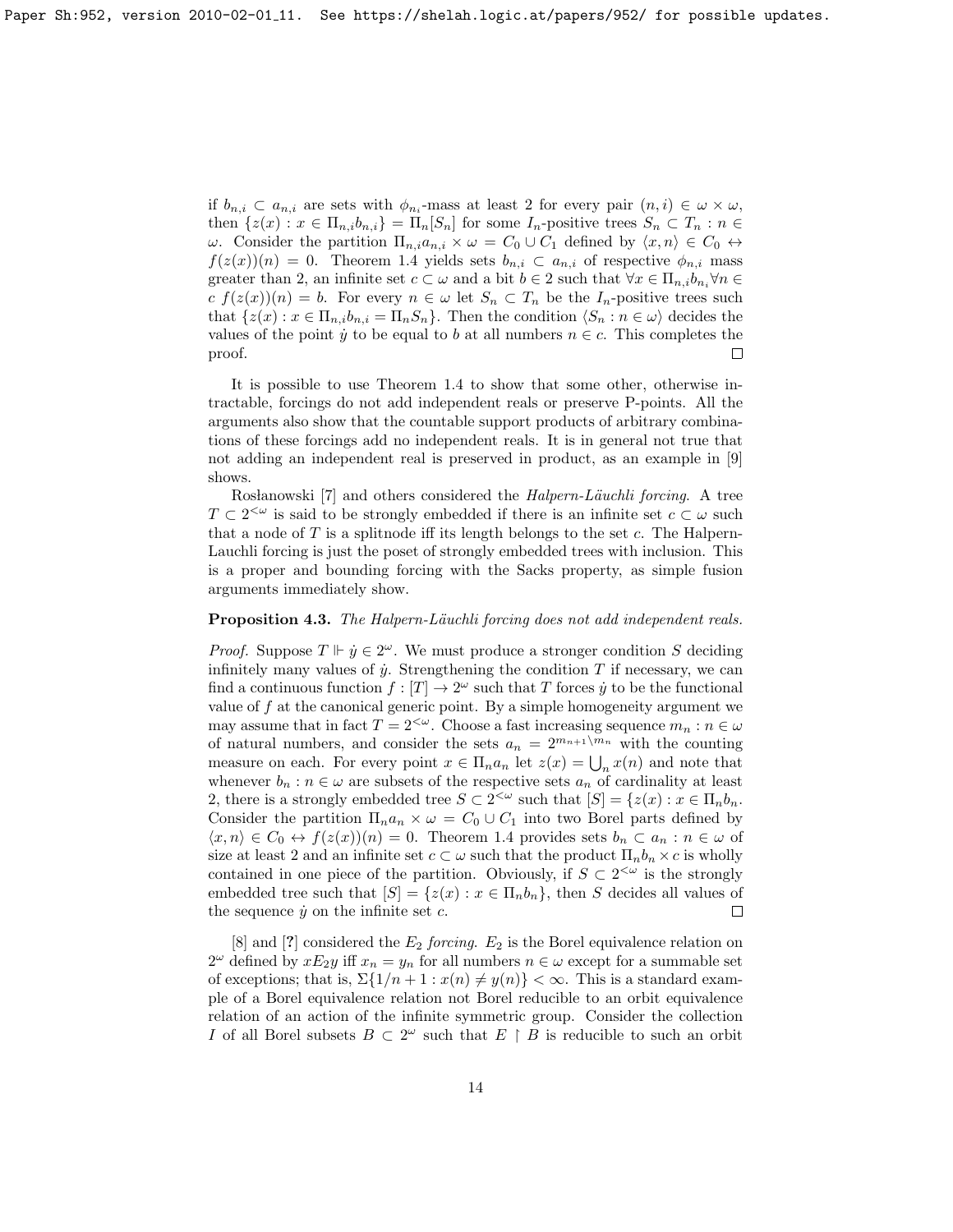equivalence relation. This turns out to be a  $\sigma$ -ideal, and a Borel set  $B \subset 2^{\omega}$  is in I if and only if  $E \restriction B$  is Borel reducible to a Borel equivalence relation with countably many classes, if and only if  $E_2$  is reducible to  $E_2 \restriction B$ . The quotient partial order  $P_I$  has been investigated in [\[8\]](#page-16-2). It is proper and has the Sacks property. Its combinatorial presentation is fairly complicated.

### **Proposition 4.4.** The  $E_2$  forcing does not add independent reals.

*Proof.* The method of proof depends on a simple fact. Let  $E_2'$  be the equivalence relation on  $\omega^{\omega}$  of equality modulo the summable ideal. Then the equivalence relations  $E_2$  and  $E'_2$  are Borel bireducible to each other.

Suppose  $B \in P_I$  is a condition and  $\dot{y}$  is an name for an infinite binary sequence. We must find a stronger condition that decides inifnitely many values of the sequence  $\dot{y}$ . Strengthening the condition B if necessary, we may assume that there is a Borel function  $f : B \to 2^{\omega}$  such that B forces  $\dot{y}$  to be the f-image of the canonical generic point. Since  $E_2$  is reducible to  $E_2 \restriction B$ , so is  $E_2'$ , via a Borel reduction  $g: \omega^{\omega} \to B$ . Choose a fast increasing sequence  $k_n : n \in \omega$  of natural numbers, each equipped with a counting measure. Note that whenever  $b_n \subset k_n : n \in \omega$  are sets of size at least 2, then  $E_2$  reduces to  $E'_2 \restriction \Pi_n b_n$ , and therefore to the set  $g''\Pi_nb_n \subset B$ , and this set will be *I*-positive. Now consider the partition of the product  $\Pi_n k_n \times \omega = C_0 \cup C_1$  into two Borel parts defined by  $\langle x, i \rangle \in C_0 \leftrightarrow f(g(x))(n) = 0$ . Theorem [1.4](#page-1-0) yields sets  $b_n \subset k_n : n \in \omega$ , each containing at least two elements, and an infinite set  $c \subset \omega$  such that  $g \restriction \Pi_n b_n$ is continuous and the set  $\Pi_n b_n \times c$  is wholly contained in one of the pieces of the partition. Since  $E_2$  clearly Borel reduces to  $E'_2 \restriction \Pi_n b_n$ , it also reduces to  $g''\Pi_nb_n$ . A review of the definitions shows that the set  $g''\Pi_nb_n \subset B$  is a compact I-positive set that decides all values  $\dot{y}(n) : n \in \mathbb{C}$  as desired.  $\Box$ 

The  $E_0$  forcing studied in [\[8\]](#page-16-2) offers a similar story.  $E_0$  is the equivalence relation on  $2^{\omega}$  defined by  $xE_0y$  if the two binary sequences  $x, y$  agree on all but finitely many entries. This is a canonical example of a Borel equivalence relation that is not Borel reducible to the identity. Let I be the collection of Borel sets such that  $E_0 \upharpoonright B$  is reducible to the identity. It turns out that I is a  $\sigma$  ideal, and the quotient forcing is proper and has the Sacks property.

### **Proposition 4.5.** The  $E_0$  forcing does not add independent reals.

*Proof.* Observe that the equivalence relation  $E'_0$  on  $\omega^{\omega}$ , defined by  $xE'_0y$  if the two sequences differ only at finitely many entries, is bireducible with  $E_0$ . The remainder of the proof is exactly the same as before.  $\Box$ 

The measure parametrized theorem can be used to prove the preservation of outer Lebesgue measure in various products.

Proposition 4.6. The product of Miller forcing with countably many copies of Sacks forcing preserves outer Lebesgue measure.

Proof. The key observation for this proposition is the fact that the product of countably many copies of the Sacks forcing does not add a V -independent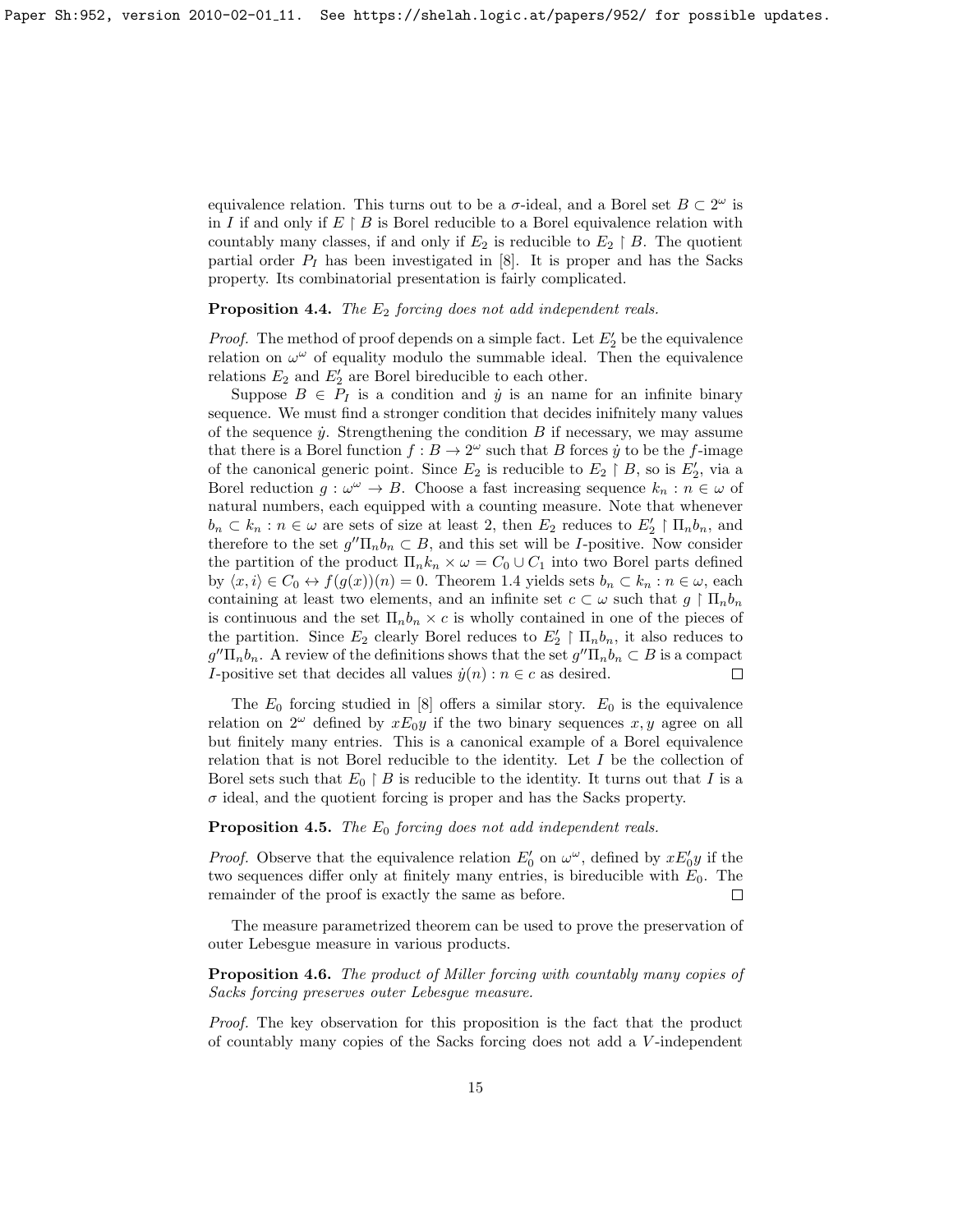sequence of sets of positive measure. To see this, suppose that  $p$  is a condition in the product, forcing  $\dot{B}_i : i \in \omega$  to be a sequence of closed sets of mass at least  $\varepsilon > 0$ . We must find an infinite set  $a \subset \omega$  and a point  $z \in 2^{\omega}$  as well as a condition  $q \leq p$  forcing  $\check{z} \in \bigcap_{i \in a} \dot{B}_i$ . By a usual proper forcing argument, strengthening the condition  $p$  if necessary we can find a continuous function  $f : (2^{\omega})^{\omega} \to K(2^{\omega})^{\omega}$  such that p forces  $B_i = \dot{f}(\vec{x}_{gen})(i)$ . By a homogeneity argument, we may assume that  $p$  is in fact the largest condition in the product. Now, it is not difficult to find numbers  $m_k^l : k \in \omega, l \in \omega$  so that  $m_k^l : l \in \omega$ form an increasing sequence starting with zero for every  $k \in \omega$ , and moreover the sets  $2^{m_k^l \setminus m_k^{l-1}}$ :  $k, l \in \omega$  equipped with counting measures form a sequence increasing fast enough so that Theorem [1.6](#page-2-0) can be applied. There will be sets  $b_k^l$  of size at least 2 each for  $k, l \in \omega$ , a point  $z \in 2^{\omega}$ , and an infinite set  $a \subset \omega$  such that for every  $i \in a$  and every sequence  $\langle x_k : k \in \omega \rangle \in (2^{\omega})^{\omega}$  with  $\forall k, l \ x_k \upharpoonright [m_k^l, m_k^{l+1}) \in b_k^l$  it is the case that  $z \in f(x_k : k \in \omega)(i)$ . Consider the condition  $q \leq p$  in the product in which the k-th tree  $q(k) \subset 2^{<\omega}$  consists of those finite binary sequences s such that for every  $l \in \omega, s \restriction [m_k^l, m_k^{l+1}) \in b_k^l$ . Clearly,  $q \Vdash \check{z} \in \bigcap_{i \in a} \dot{B}_i$  as desired.

Suppose that p is a condition in the product forcing  $\dot{O} \subset 2^{\omega}$  to be an open set of mass  $\varepsilon < 1$ . We must produce a condition  $q \leq p$  and a point  $z \in 2^{\omega}$  such that  $q \Vdash \check{z} \notin \dot{O}$ . The proposition then follows from [\[8,](#page-16-2) Proposition 3.2.11].

For a Miller tree  $T \subset \omega^{\leq \omega}$  let  $\pi_T : \omega^{\leq \omega} \to T$  be the natural order-preserving map with the range consisting of all the splitnodes of T. Let  $\varepsilon_t : t \in \omega^{\leq \omega}$  be positive real numbers whose sum is less than  $\frac{1-\varepsilon}{2}$ . A standard fusion argument will yield a condition  $p' = \langle T, S_n : n \in \omega \rangle \leq p$  such that for every sequence  $t \in \omega^{\leq \omega}$  there is a Sacks product name  $O_t$  for a clopen set such that  $\langle T \rangle$  $\pi_T(t), S_n : n \in \omega$  forces  $\dot{O}_t \subset \dot{O}$  and  $\lambda(\dot{O} \setminus \dot{O}_t) < \varepsilon_t$ ; moreover,  $\dot{O}_t$  is forced to contain all basic clopen sets of radius  $\langle 2^{-|t|} \rangle$  that are a subset of  $\dot{O}$ . For the simplicity of notation, we will assume that  $T = \omega^{\langle \omega \rangle}$  and  $S_n = 2^{\langle \omega \rangle}$  for every number  $n \in \omega$ .

For every number  $i \in \omega$ , consider the product Sacks name  $P_i$  for the set  $\bigcup_{t\in\omega\leq\omega}(\dot{O}_{t\cap i})\setminus\dot{O}_t)\cup\dot{O}_0$ . The Lebesgue measure of the set  $\dot{P}_i$  is forced to be smaller than  $\varepsilon + \sum_{t \in \mathcal{E}} \epsilon_t < \frac{1+\varepsilon}{2}$ . Since the product Sacks forcing does not add a V -independent sequence of sets of positive measure, there must be a condition  $\langle S'_n : n \in \omega \rangle$  in the Sacks product, a point  $z \in 2^{\omega}$ , and an infinite set  $a \subset \omega$  such that the condition forces  $\check{y} \notin \bigcup_{i \in a} P_i$ . Consider the condition  $q = \langle T', S'_n : n \in \omega \rangle$  where T' is the tree of all sequences whose entries come from the infinite set a. A review of the definitions shows that indeed,  $q \Vdash \check{y} \notin \hat{O}$ as required.

 $\Box$ 

The previous arguments can be repeated with a large class of other forcing notions. Borderline unclear cases include the following:

Question 4.7. Does the product of Laver and Sacks forcing preserve the outer Lebesgue measure?